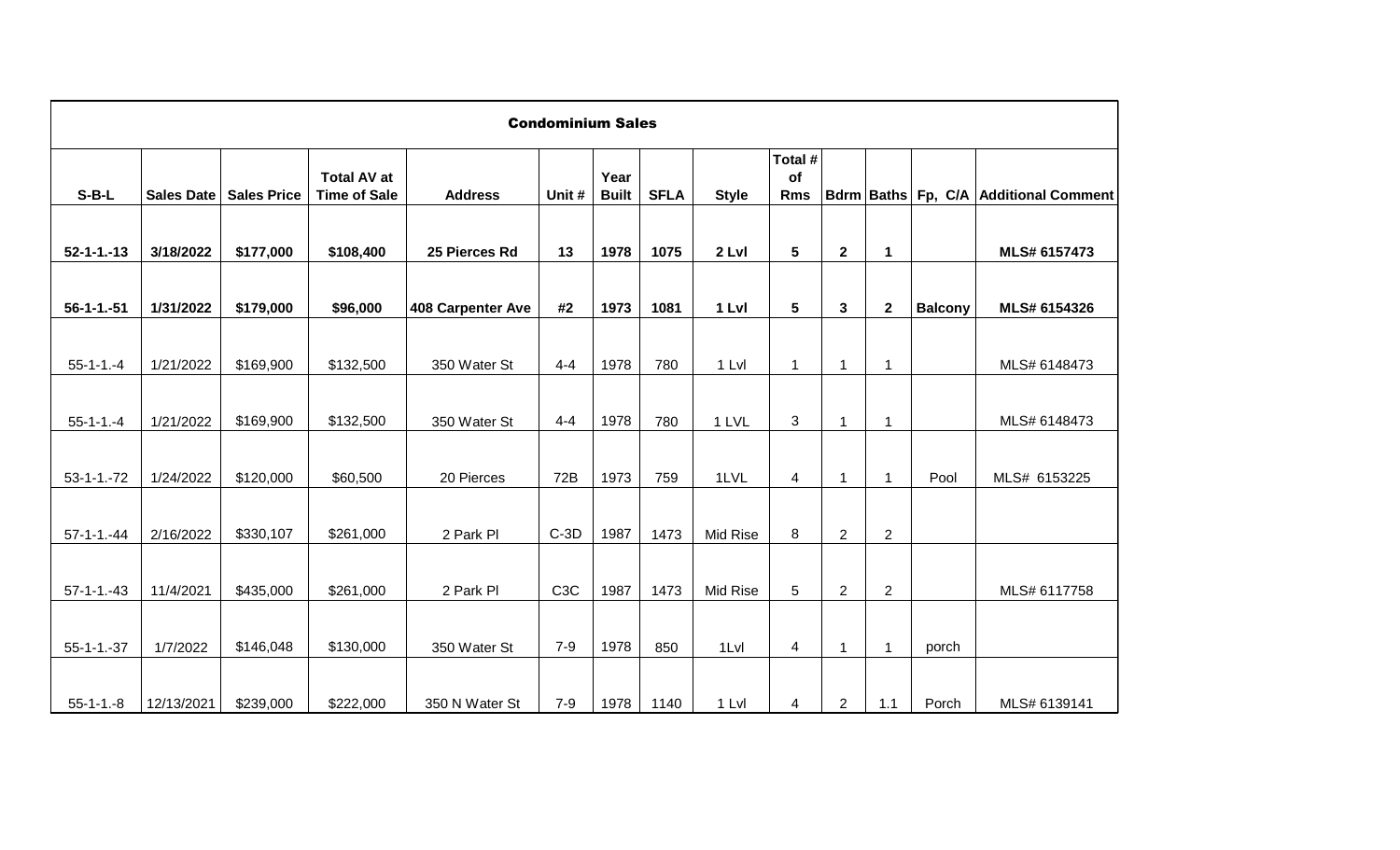|                   |            |                    | <b>Total AV at</b>  |                   |                  | Year         |             |              | Total #<br>of  |                |                |          |                                       |
|-------------------|------------|--------------------|---------------------|-------------------|------------------|--------------|-------------|--------------|----------------|----------------|----------------|----------|---------------------------------------|
| $S-B-L$           | Sales Date | <b>Sales Price</b> | <b>Time of Sale</b> | <b>Address</b>    | Unit #           | <b>Built</b> | <b>SFLA</b> | <b>Style</b> | <b>Rms</b>     |                |                |          | Bdrm Baths Fp, C/A Additional Comment |
|                   |            |                    |                     |                   |                  |              |             |              |                |                |                |          |                                       |
|                   |            |                    |                     |                   |                  |              |             |              |                |                |                |          |                                       |
| $53 - 1 - 1 - 42$ | 12/13/2021 | \$115,000          | \$85,300            | 20 Pierces Rd     | #20              | 1973         | 1071        | Apt          | 5              | $\overline{2}$ | $1.1$          |          |                                       |
|                   |            |                    |                     |                   |                  |              |             |              |                |                |                |          |                                       |
| $56 - 1 - 1 - 29$ | 12/15/2021 | \$150,000          | \$89,100            | 424 Carpenter Ave | 6                | 1973         | 1038        | 1Lvl         | $\overline{4}$ | $\overline{2}$ | $\overline{2}$ |          | MLS\$ 613182                          |
|                   |            |                    |                     |                   |                  |              |             |              |                |                |                |          |                                       |
| $54 - 1 - 22$     | 9/8/2021   | \$156,000          | \$132,500           | 350 N Water St    | $2 - 7$          | 1978         | 780         | 1 Lvl        | 3              | 1              | $\mathbf 1$    |          | Non-MLS Sale                          |
|                   |            |                    |                     |                   |                  |              |             |              |                |                |                |          |                                       |
|                   |            |                    |                     |                   |                  |              |             |              |                |                |                |          |                                       |
| $57 - 1 - 1 - 7$  | 9/10/2021  | \$249,000          | \$237,000           | 2 Park Pl         | A2B              | 1987         | 991         | 1 Lvl        | $\overline{4}$ | $\overline{2}$ | 1.1            |          | MLS# 6133480                          |
|                   |            |                    |                     |                   |                  |              |             |              |                |                |                |          | MLS#                                  |
| $55 - 1 - 1 - 12$ | 9/21/2021  | \$232,000          | \$222,000           | 350 N Water St    | $5 - 1$          | 1978         | 1140        | 1 Lvl        | 4              | $\overline{2}$ | 1.1            | CA Porch | 6130212+A3:N8+A3:<br>N                |
|                   |            |                    |                     |                   |                  |              |             |              |                |                |                |          |                                       |
|                   |            |                    |                     |                   |                  |              |             |              |                |                |                |          |                                       |
| $53 - 1 - 1 - 75$ | 9/7/2021   | \$112,500          | \$65,900            | 20 Pierces Rd     | $\overline{2}$   | 1973         | 827         | 1 Lvl        | 4              | 1              | $\mathbf{1}$   |          | MLS# 6128361                          |
|                   |            |                    |                     |                   |                  |              |             |              |                |                |                |          |                                       |
| $56 - 1 - 1 - 66$ | 8/16/2021  | \$155,000          | \$89,100            | 408 Carpenter Ave | 17               | 1973         | 1081        | 1 Lvl        | 5              | $\overline{2}$ | $\mathbf 1$    |          | MLS# 6106021                          |
|                   |            |                    |                     |                   |                  |              |             |              |                |                |                |          |                                       |
|                   |            |                    |                     |                   |                  |              |             |              |                |                |                |          |                                       |
| $57 - 1 - 1 - 21$ | 7/28/2021  | \$285,000          | \$293,900           | 2 Park Pl         | B <sub>2</sub> A | 1987         | 1714        | 1 Lvl        | 5              | $\overline{2}$ | $\overline{2}$ | CA       |                                       |
|                   |            |                    |                     |                   | Bldg 3           |              |             |              |                |                |                |          |                                       |
| $52 - 1 - 1 - 21$ | 7/21/2021  | \$95,000           | \$108,400           | 25 Pierces Rd     | Unit 21          | 1978         | 1075        | 1 Lvl        | 4              | $\overline{2}$ | $\mathbf{1}$   | CA       |                                       |
|                   |            |                    |                     |                   |                  |              |             |              |                |                |                |          |                                       |
|                   |            |                    |                     |                   |                  |              |             |              |                |                |                |          |                                       |
| $57-1-1.-4$       | 6/21/2021  | \$280,000          | \$261,000           | 2 Park Pl         | $A-1D$           | 1987         | 1473        | 1 Lvl        | 5              | $\overline{2}$ | $\overline{2}$ | CA       | MLS# 6079492                          |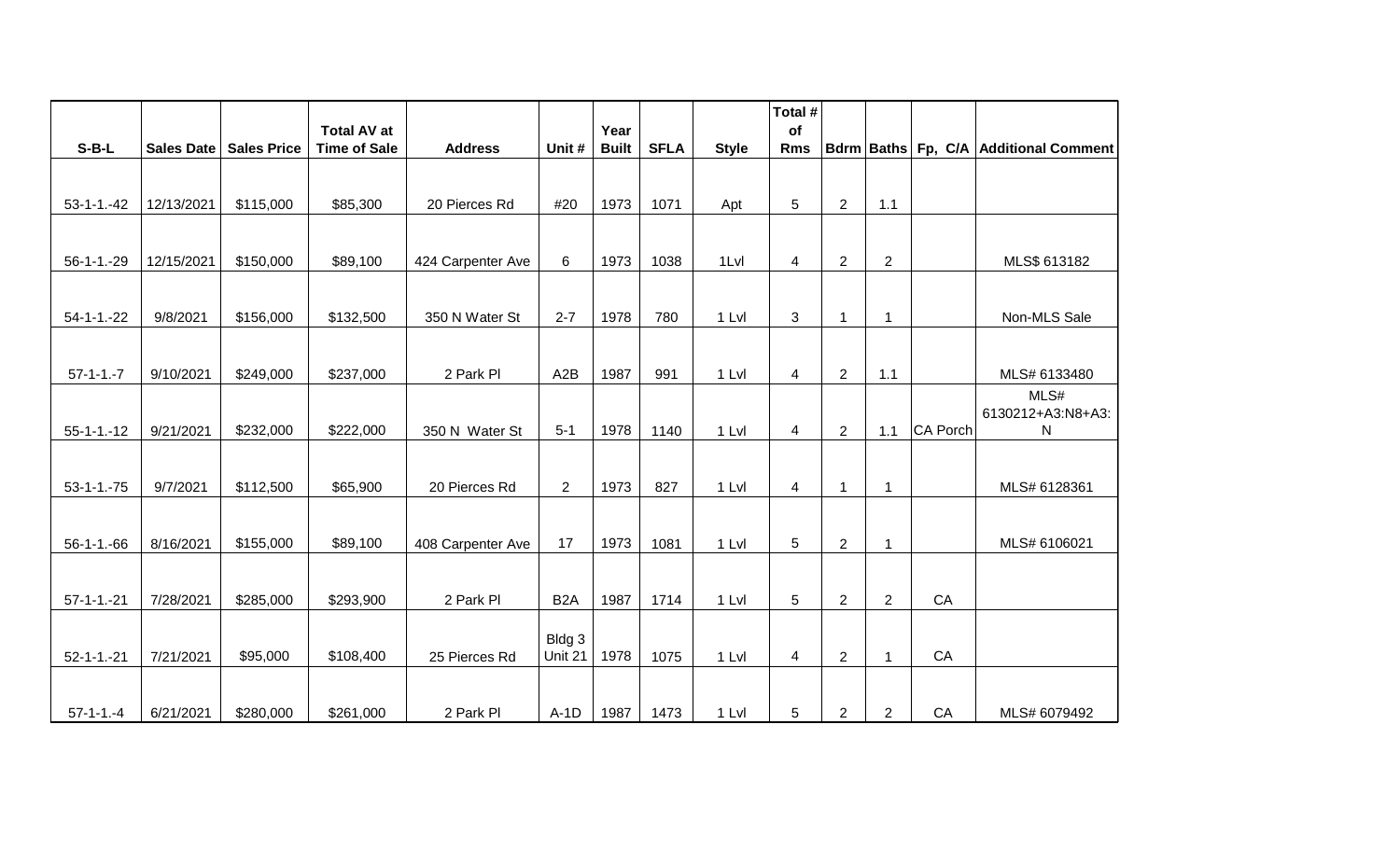|                   |            |                    |                                           |                   |                  |                      |             |              | Total #          |                |                |          |                                       |
|-------------------|------------|--------------------|-------------------------------------------|-------------------|------------------|----------------------|-------------|--------------|------------------|----------------|----------------|----------|---------------------------------------|
| $S-B-L$           | Sales Date | <b>Sales Price</b> | <b>Total AV at</b><br><b>Time of Sale</b> | <b>Address</b>    | Unit #           | Year<br><b>Built</b> | <b>SFLA</b> | <b>Style</b> | of<br><b>Rms</b> |                |                |          | Bdrm Baths Fp, C/A Additional Comment |
|                   |            |                    |                                           |                   |                  |                      |             |              |                  |                |                |          |                                       |
|                   |            |                    |                                           |                   |                  |                      |             |              |                  |                |                |          |                                       |
| $57-1-1.-8$       | 7/9/2021   | \$365,000          | \$261,000                                 | 2 Park Pl         | A <sub>2</sub> C | 1987                 | 1473        | 1 Lvl        | 5                | $\overline{2}$ | $\overline{2}$ | CA       |                                       |
|                   |            |                    |                                           |                   |                  |                      |             |              |                  |                |                |          |                                       |
| $54 - 1 - 1 - 1$  | 6/30/2021  | \$196,000          | \$222,000                                 | 350 Water St      | $1 - 1$          | 1978                 | 1140        | I LvI        | 4                | $\mathbf{1}$   | 1.1            | CA       |                                       |
|                   |            |                    |                                           |                   |                  |                      |             |              |                  |                |                |          |                                       |
| $54 - 1 - 1 - 37$ | 6/16/2021  | \$220,000          | \$222,000                                 | 350 Water St      | $3 - 3$          | 1978                 | 1140        | 1 Lvl        | 4                | $\overline{2}$ | 1.1            | CA/porch |                                       |
|                   |            |                    |                                           |                   |                  |                      |             |              |                  |                |                |          |                                       |
| $58 - 1 - 1 - 47$ | 6/25/2021  | \$86,000           | \$51,400                                  | 70 Johnes St      | 324E             | 2005                 | 605         | 1 Lvl        | 3                | $\mathbf{1}$   | $\mathbf{1}$   | CA       |                                       |
|                   |            |                    |                                           |                   |                  |                      |             |              |                  |                |                |          |                                       |
|                   |            |                    |                                           |                   |                  |                      |             |              |                  |                |                |          |                                       |
| $56 - 1 - 1 - 53$ | 6/15/2021  | \$165,000          | \$89,100                                  | 408 Carpenter Ave | unit 4           | 1973                 | 1081        | 1 Lvl        | 5                | $\overline{2}$ | 1              | Balcony  | renovated good condo                  |
|                   |            |                    |                                           |                   |                  |                      |             |              |                  |                |                |          |                                       |
| $52 - 1 - 1 - 7$  | 6/9/2021   | \$128,000          | \$108,400                                 | 25 Pierces Rd     | Bldg 1<br>Unit 7 | 1978                 | 1075        | $1-Lvl$      | 5                | $\mathbf{2}$   | 1.1            | CA       | Sold non MLS                          |
|                   |            |                    |                                           |                   |                  |                      |             |              |                  |                |                |          |                                       |
|                   |            |                    |                                           |                   | Bldg 4           |                      |             |              |                  |                |                |          |                                       |
| $52 - 1 - 1 - 26$ | 6/7/2021   | \$148,000          | \$118,900                                 | 25 Pierces Rd     | Unit26           | 1978                 | 1188        | 2-Lvl        | 5                | $\overline{2}$ | 1.1            | Patio    | MLS #6102431                          |
|                   |            |                    |                                           |                   | Unit             |                      |             |              |                  |                |                |          |                                       |
| $58 - 1 - 1 - 53$ | 5/19/2021  | \$75,000           | \$93,600                                  | 70 Johnes St      | 331-E            | 2005                 | 1199        | Tri-Level    | 5                | $\overline{2}$ | $\overline{2}$ | CA       | Sold non MLS                          |
|                   |            |                    |                                           |                   | Bldg 3           |                      |             |              |                  |                |                |          |                                       |
| $53 - 1 - 1 - 36$ | 5/7/2021   | \$119,000          | \$85,300                                  | 20 Pierces Rd     | Unit<br>H36      | 1973                 | 1071        | $1-Lvl$      | 5                | $\overline{2}$ | 1.1            | Porch    | MLS #6088936                          |
|                   |            |                    |                                           |                   |                  |                      |             |              |                  |                |                |          |                                       |
|                   |            |                    |                                           |                   | Bldg 1           |                      |             |              |                  |                |                | Porch,   |                                       |
| $52 - 1 - 1 - 3$  | 4/30/2021  | \$148,000          | \$118,900                                 | 25 Pierces Rd     | Unit 3           | 1978                 | 1188        | $2-Lvl$      | 5                | $\overline{2}$ | 1.1            | Deck, FP | Sold non MLS                          |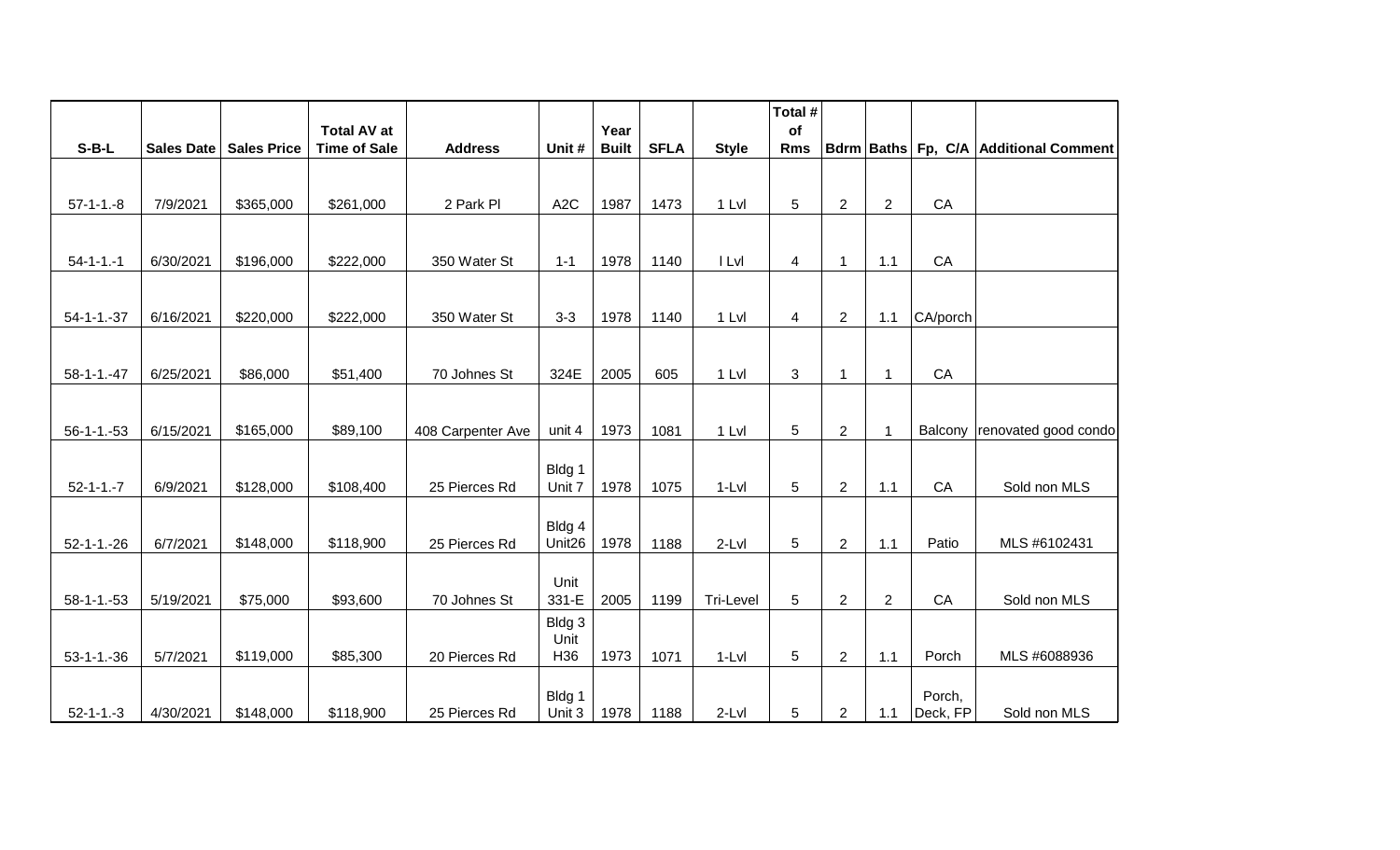|                   |                   |                    |                                           |                   |                |                      |             |              | Total #          |                |                |           |                                       |
|-------------------|-------------------|--------------------|-------------------------------------------|-------------------|----------------|----------------------|-------------|--------------|------------------|----------------|----------------|-----------|---------------------------------------|
| $S-B-L$           | <b>Sales Date</b> | <b>Sales Price</b> | <b>Total AV at</b><br><b>Time of Sale</b> | <b>Address</b>    | Unit #         | Year<br><b>Built</b> | <b>SFLA</b> | <b>Style</b> | of<br><b>Rms</b> |                |                |           | Bdrm Baths Fp, C/A Additional Comment |
|                   |                   |                    |                                           |                   |                |                      |             |              |                  |                |                |           |                                       |
|                   |                   |                    |                                           |                   | Bldg 7         |                      |             |              |                  |                |                | CA,       |                                       |
| $55 - 1 - 1 - 38$ | 4/22/2021         | \$250,000          | \$224,200                                 | 350 Water St      | Unit 10        | 1978                 | 1260        | $2-Lvl$      | 4                | $\overline{2}$ | 1.1            | Porch     | Sold non MLS                          |
|                   |                   |                    |                                           |                   | Bldg 4         |                      |             |              |                  |                |                |           |                                       |
| $52 - 1 - 1 - 25$ | 4/12/2021         | \$151,000          | \$118,900                                 | 25 Pierces Rd     | Unit 26        | 1978                 | 1188        | $2-Lvl$      | 5                | $\overline{2}$ | 1.1            | Patio     | MLS #6102431                          |
|                   |                   |                    |                                           |                   |                |                      |             |              |                  |                |                |           |                                       |
|                   |                   |                    |                                           |                   | Bldg B-<br>3E  |                      |             |              |                  |                |                | CA,       |                                       |
| $57-1-1.-30$      | 3/30/2021         | \$295,000          | \$316,100                                 | 2 Park PI         |                | 1987                 | 2247        | $1-Lvl$      | 6                | 3              | $\overline{2}$ | Porches   | Sold non MLS                          |
|                   |                   |                    |                                           |                   | Bldg 3         |                      |             |              |                  |                |                |           |                                       |
| $56 - 1 - 1 - 69$ | 3/26/2021         | \$74,000           | \$65,500                                  | 408 Carpenter Ave | Unit 19        | 1973                 | 736         | $1-Lvl$      | 3                | 1              | $\mathbf 1$    |           | MLS #6079227                          |
|                   |                   |                    |                                           |                   | Bldg 3         |                      |             |              |                  |                |                |           |                                       |
|                   |                   |                    |                                           |                   | Unit           |                      |             |              |                  |                |                |           |                                       |
| $53 - 1 - 1 - 37$ | 3/24/2021         | \$119,000          | \$85,300                                  | 20 Pierces Rd     | G37            | 1973                 | 1071        | $1-Lvl$      | $\overline{5}$   | $\overline{2}$ | 1.1            | Porch     | MLS #6083232                          |
|                   |                   |                    |                                           |                   | Bldg 2         |                      |             |              |                  |                |                | Porch,    |                                       |
| $54 - 1 - 1 - 27$ | 3/22/2021         | \$220,000          | \$222,000                                 | 350 Water St      | Unit 12        | 1978                 | 1140        | $1-Lvl$      | 4                | $\overline{2}$ | 1.1            | <b>AC</b> |                                       |
|                   |                   |                    |                                           |                   |                |                      |             |              |                  |                |                |           |                                       |
|                   |                   |                    |                                           |                   | Bldg 6         |                      |             |              |                  |                |                |           |                                       |
| $55-1-1.-28$      | 3/19/2021         | \$266,000          | \$225,400                                 | 350 Water St      | Unit 11        | 1978                 | 1360        | $1-Lvl$      | 5                | 1              | 1.1            | CA, Deck  | Sold non MLS                          |
|                   |                   |                    |                                           |                   | Bldg 3<br>Unit |                      |             |              |                  |                |                |           |                                       |
| $53 - 1 - 1 - 33$ | 3/8/2021          | \$111,000          | \$85,300                                  | 20 Pierces Rd     | G33            | 1973                 | 1071        | $1-Lvl$      | 5                | $\overline{2}$ | 1.1            | Porch     | MLS #6088931                          |
|                   |                   |                    |                                           |                   |                |                      |             |              |                  |                |                |           |                                       |
|                   |                   |                    |                                           |                   | Bldg 4         |                      |             |              |                  |                |                | Porch,    |                                       |
| $52 - 1 - 1 - 23$ | 2/18/2021         | \$142,000          | \$118,900                                 | 25 Pierces Rd     | Unit 23        | 1978                 | 1188        | $2-Lvl$      | 5                | $\overline{2}$ | 1.1            | Patio     | MLS #6078247                          |
|                   |                   |                    |                                           |                   | Unit           |                      |             |              |                  |                |                |           |                                       |
| $58-1-1.-58$      | 2/12/2021         | \$125,000          | \$45,100                                  | 70 Johnes St      | 402-E          | 2005                 | 636         | $1-Lvl$      | 3                | 1              |                | CA        | MLS #6084672                          |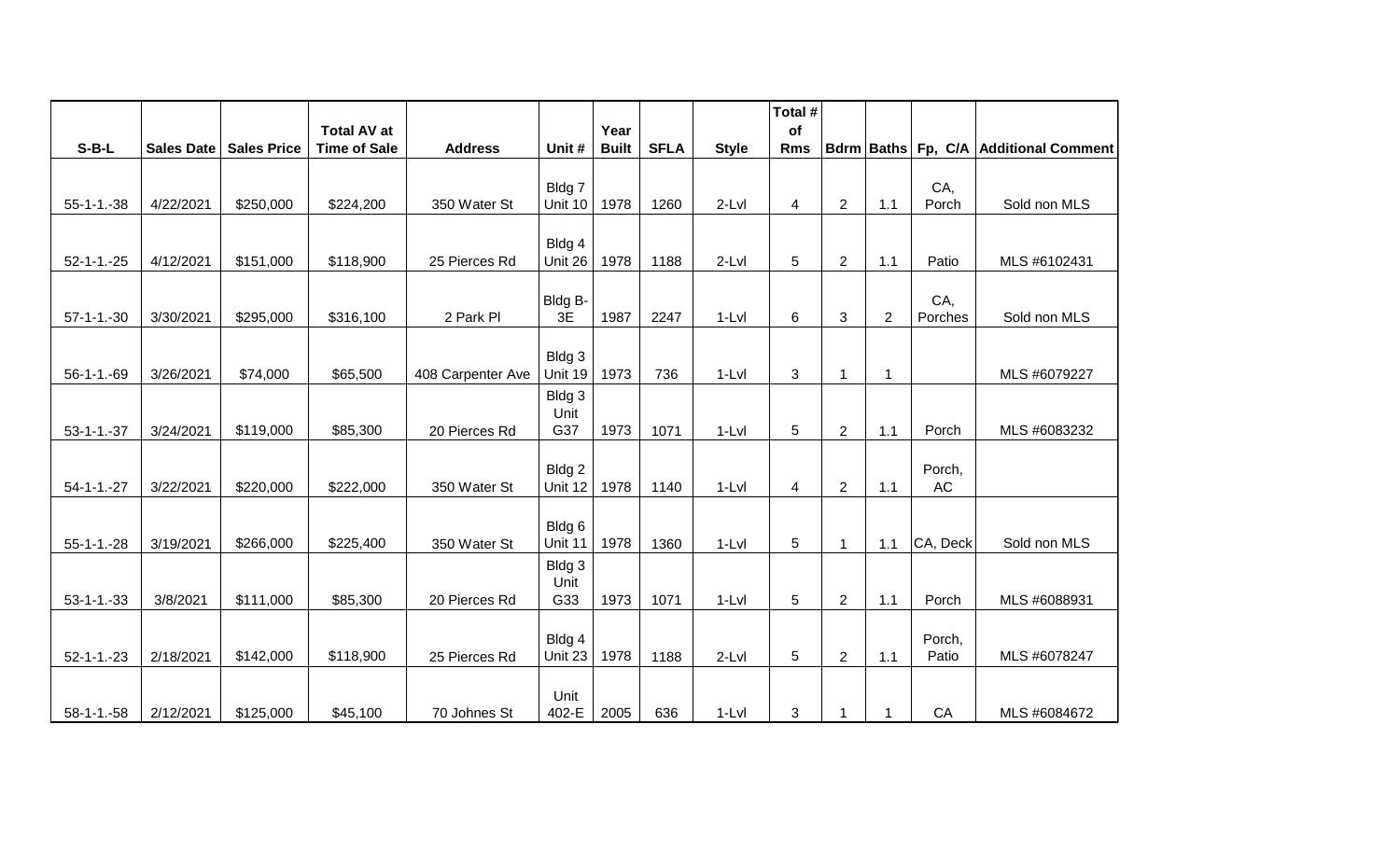|                   |                   |                    |                                           |                   |                    |                      |             |              | Total #          |                |                |              |                                       |
|-------------------|-------------------|--------------------|-------------------------------------------|-------------------|--------------------|----------------------|-------------|--------------|------------------|----------------|----------------|--------------|---------------------------------------|
| $S-B-L$           | <b>Sales Date</b> | <b>Sales Price</b> | <b>Total AV at</b><br><b>Time of Sale</b> | <b>Address</b>    | Unit #             | Year<br><b>Built</b> | <b>SFLA</b> | <b>Style</b> | of<br><b>Rms</b> |                |                |              | Bdrm Baths Fp, C/A Additional Comment |
|                   |                   |                    |                                           |                   |                    |                      |             |              |                  |                |                |              |                                       |
|                   |                   |                    |                                           |                   | Bldg 2             |                      |             |              |                  |                |                | CA,          |                                       |
| $54 - 1 - 1 - 21$ | 1/26/2021         | \$220,000          | \$225,400                                 | 350 Water St      | Unit 6             | 1978                 | 1360        | 2-Lvl        | 5                | $\overline{2}$ | 2.1            | Porch        | MLS #5120282                          |
|                   |                   |                    |                                           |                   |                    |                      |             |              |                  |                |                |              |                                       |
| $58-1-1.-55$      | 12/23/2020        | \$95,000           | \$54,900                                  | 70 Johnes St      | 355-E              | 2005                 | 923         | Tri-Level    | 3                | $\mathbf 1$    | 1.1            | CA           | MLS #6049171                          |
|                   |                   |                    |                                           |                   |                    |                      |             |              |                  |                |                |              |                                       |
|                   |                   |                    |                                           |                   | Bldg B-            |                      |             |              |                  |                |                | CA,          |                                       |
| $57-1-1.-26$      | 12/1/2020         | \$365,000          | \$293,900                                 | 2 Park Pl         | 3A                 | 1987                 | 1714        | $1-Lvl$      | 5                | $\overline{2}$ | $\overline{2}$ | Porch        | MLS #6062919                          |
|                   |                   |                    |                                           |                   | Bldg 3             |                      |             |              |                  |                |                |              |                                       |
| $56-1-1.-58$      | 11/19/2020        | \$119,000          | \$89,100                                  | 408 Carpenter Ave | Unit 9             | 1973                 | 1081        | $1-Lvl$      | 5                | $\overline{2}$ | $\overline{1}$ | Deck         | MLS #6071675                          |
|                   |                   |                    |                                           |                   |                    |                      |             |              |                  |                |                |              |                                       |
|                   | 11/4/2020         | \$139,999          | \$118,900                                 | 25 Pierces Rd     | Bldg 2<br>Unit 12  | 1978                 | 1075        | $1-Lvl$      |                  |                |                | CA,<br>Porch | MLS #6058686                          |
| $52 - 1 - 1 - 12$ |                   |                    |                                           |                   |                    |                      |             |              | 4                | $\overline{2}$ | -1             |              |                                       |
|                   |                   |                    |                                           |                   | Bldg 4             |                      |             |              |                  |                |                | CA,          |                                       |
| $55-1-1.-2$       | 10/30/2020        | \$237,000          | \$222,000                                 | 350 Water St      | Unit 2             | 1978                 | 1140        | $1-Lvl$      | 4                | $\overline{2}$ | 1.1            | Porch        | MLS #6045363                          |
|                   |                   |                    |                                           |                   |                    |                      |             |              |                  |                |                |              |                                       |
| $56 - 1 - 1 - 10$ | 10/26/2020        | \$110,000          | \$89,100                                  | 440 Carpenter Ave | Bkldg 1<br>Unit 10 | 1973                 | 1081        | $1-Lvl$      | 5                | $\overline{2}$ | $\overline{2}$ | <b>Deck</b>  | Sold non MLS                          |
|                   |                   |                    |                                           |                   |                    |                      |             |              |                  |                |                |              |                                       |
|                   |                   |                    |                                           |                   | Bldg 6             |                      |             |              |                  |                |                | CA,          |                                       |
| $55 - 1 - 1 - 24$ | 10/15/2020        | \$139,900          | \$132,500                                 | 350 Water St      | Unit 7             | 1978                 | 780         | $1-Lvl$      | 3                | $\mathbf{1}$   | -1             | Porch        | MLS #6045431                          |
|                   |                   |                    |                                           |                   |                    |                      |             |              |                  |                |                |              |                                       |
| $54 - 1 - 1 - 5$  | 9/28/2020         | \$240,100          | \$222,000                                 | 350 Water St      | Bldg 1<br>Unit 5   | 1978                 | 1140        | $1-Lvl$      | 4                | $\overline{2}$ | 1.1            | CA,<br>Porch | MLS #6057219                          |
|                   |                   |                    |                                           |                   |                    |                      |             |              |                  |                |                |              |                                       |
|                   |                   |                    |                                           |                   | Bldg 7             |                      |             |              |                  |                |                | CA,          |                                       |
| $55 - 1 - 1 - 43$ | 9/25/2020         | \$234,000          | \$222,000                                 | 350 Water St      | Unit 15            | 1978                 | 1140        | $1 -  V $    | 4                | $\overline{2}$ | 1.1            | Porch        | MLS #5118952                          |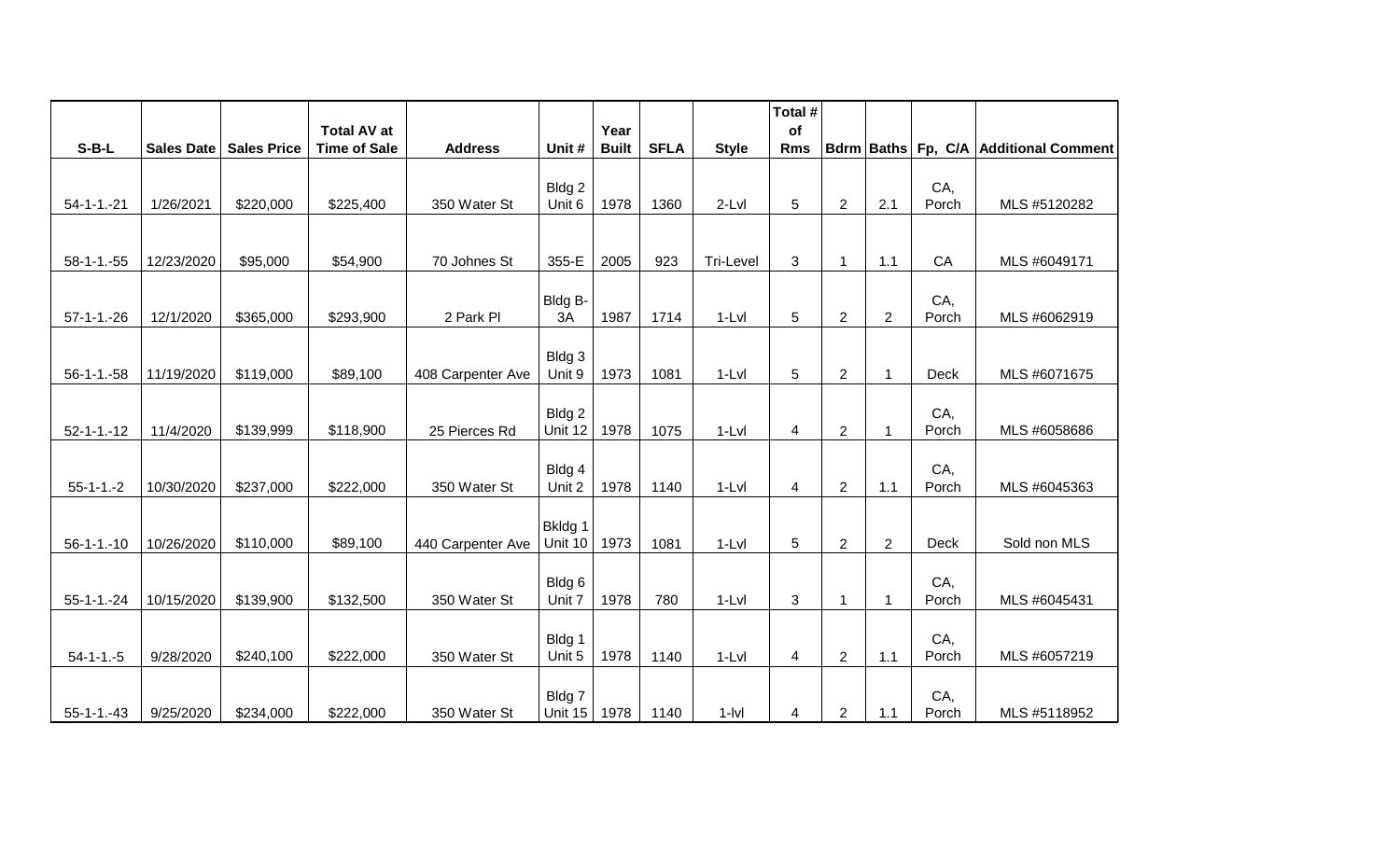|                   |                   |                    |                                           |                   |                      |                      |             |              | Total #          |                |                |              |                                       |
|-------------------|-------------------|--------------------|-------------------------------------------|-------------------|----------------------|----------------------|-------------|--------------|------------------|----------------|----------------|--------------|---------------------------------------|
| $S-B-L$           | <b>Sales Date</b> | <b>Sales Price</b> | <b>Total AV at</b><br><b>Time of Sale</b> | <b>Address</b>    | Unit #               | Year<br><b>Built</b> | <b>SFLA</b> | <b>Style</b> | of<br><b>Rms</b> |                |                |              | Bdrm Baths Fp, C/A Additional Comment |
|                   |                   |                    |                                           |                   |                      |                      |             |              |                  |                |                |              |                                       |
|                   |                   |                    |                                           |                   | Bldg 7               |                      |             |              |                  |                |                |              |                                       |
| $55 - 1 - 1 - 33$ | 9/24/2020         | \$137,250          | \$130,000                                 | 350 Water St      | Unit 5               | 1978                 | 725         | $1-Lvl$      | 3                | 1              | 1              | CA,          | MLS #6028448                          |
|                   |                   |                    |                                           |                   | Bldg B-              |                      |             |              |                  |                |                | CA,          |                                       |
| $57-1-1-19$       | 9/10/2020         | \$275,000          | \$261,000                                 | 2 Park Pl         | 1D                   | 1987                 | 1473        | $1-Lvl$      | 5                | $\overline{2}$ | $\overline{2}$ | Porch        | Sold non MLS                          |
|                   |                   |                    |                                           |                   |                      |                      |             |              |                  |                |                | CA,          |                                       |
|                   |                   |                    |                                           |                   | Bldg 2               |                      |             |              |                  |                |                | Porch,       |                                       |
| $52 - 1 - 1 - 9$  | 8/12/2020         | \$130,000          | \$108,400                                 | 25 Pierces Rd     | Unit 9               | 1978                 | 1075        | $1-Lvl$      | 5                | $\overline{2}$ | 1.1            | Deck         | MLS #6040286                          |
|                   |                   |                    |                                           |                   | Bldg B-              |                      |             |              |                  |                |                | CA,          |                                       |
| $57 - 1 - 1 - 23$ | 7/20/2020         | \$265,000          | \$261,000                                 | 2 Park Pl         | 2C                   | 1987                 | 1473        | $1-Lvl$      | 5                | $\overline{2}$ | $\overline{2}$ | Porch        | MLS #6018170                          |
|                   |                   |                    |                                           |                   |                      |                      |             |              |                  |                |                |              |                                       |
|                   |                   |                    |                                           |                   | Bldg 7               |                      |             |              |                  |                |                |              |                                       |
| $55 - 1 - 1 - 34$ | 6/30/2020         | \$235,000          | \$224,200                                 | 350 Water St      | Unit 6               | 1978                 | 1260        | $2-Lvl$      | 4                | $\overline{2}$ | 1.1            | CA, Deck     | MLS #6021644                          |
|                   |                   |                    |                                           |                   |                      |                      |             |              |                  |                |                |              |                                       |
| $54 - 1 - 1 - 4$  | 5/5/2020          | \$190,000          | \$141,500                                 | 350 Water St      | Bldg 1<br>Unit 4     | 1978                 | 1140        | $1-Lvl$      | $\overline{4}$   | $\overline{2}$ | 1.1            | CA           | MLS #4916819                          |
|                   |                   |                    |                                           |                   |                      |                      |             |              |                  |                |                |              |                                       |
|                   |                   |                    |                                           |                   | Bldg 2               |                      |             |              |                  |                |                |              |                                       |
| $56 - 1 - 1 - 45$ | 3/27/2020         | \$105,000          | \$69,900                                  | 424 Carpenter Ave | Unit 22              | 1973                 | 1058        | $1-Lvl$      | 6                | $\overline{2}$ | $\overline{2}$ | Deck         | Sold Non MLS                          |
|                   |                   |                    |                                           |                   |                      |                      |             |              |                  |                |                |              |                                       |
| $54 - 1 - 1 - 10$ | 3/16/2020         | \$180,000          | \$141,500                                 | 350 Water St      | Bldg 1<br>Unit 10    | 1978                 | 1140        | $1-Lvl$      | $\overline{4}$   | $\overline{2}$ | 1.1            | CA,<br>Porch | MLS #6000545                          |
|                   |                   |                    |                                           |                   |                      |                      |             |              |                  |                |                |              |                                       |
|                   |                   |                    |                                           |                   | Bldg 7               |                      |             |              |                  |                |                |              |                                       |
| 55-1-13.-29       | 3/18/2020         | \$135,000          | \$100,500                                 | 350 Water St      | Unit 1               | 1978                 | 725         | $1-Lvl$      | 3                | 1              | $\mathbf{1}$   | CA           | MLS #5122447                          |
|                   |                   |                    |                                           |                   | Unit                 |                      |             |              |                  |                |                |              |                                       |
| $53 - 1 - 1 - 74$ | 3/6/2020          | \$80,000           | \$53,500                                  | 20 Pierces Rd     | <b>B74</b><br>Bldg 1 | 1973                 | 827         | $1-Lvl$      | 4                | $\mathbf 1$    | 1              |              | MLS #5017578                          |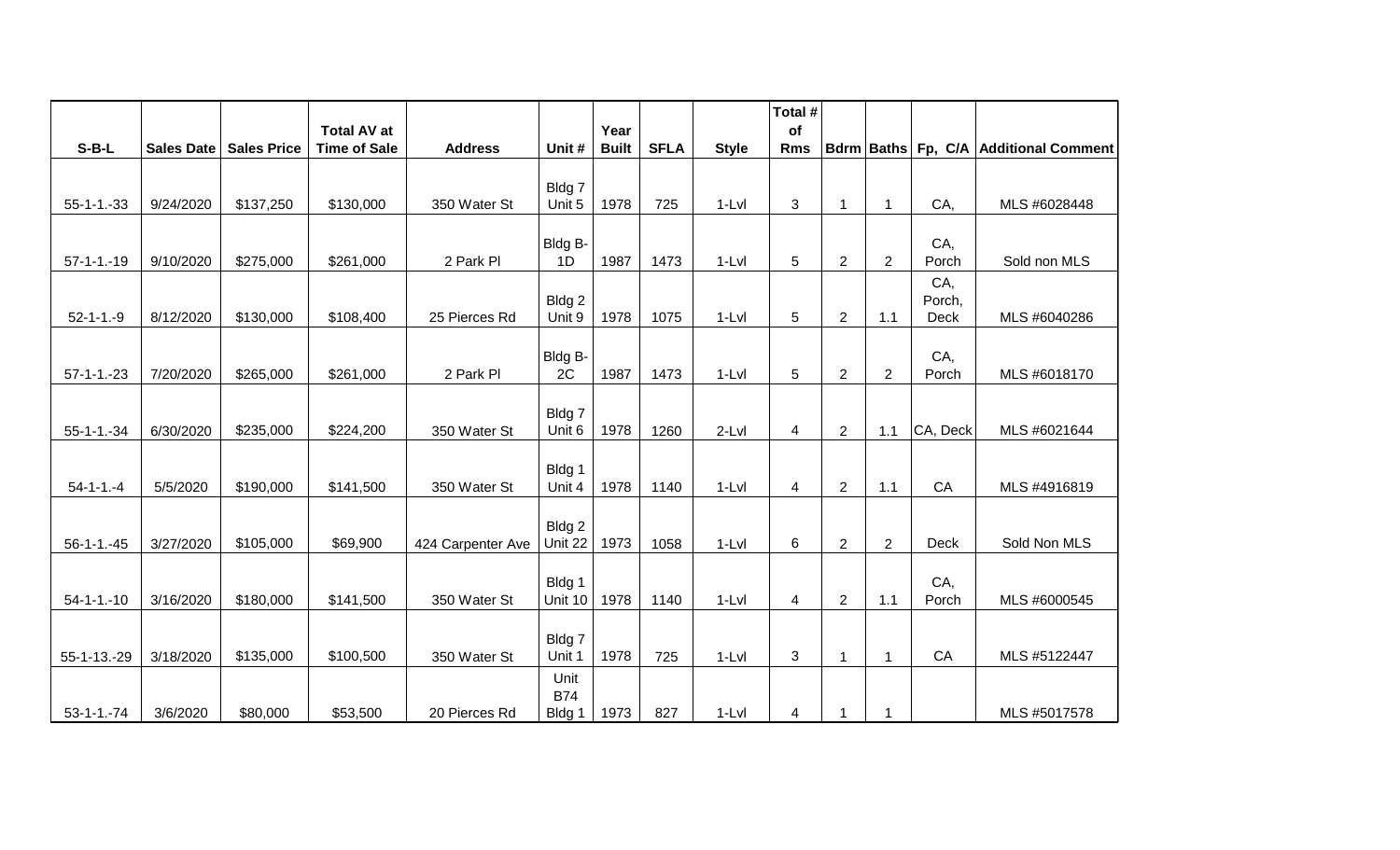|                   |                   |                    |                                           |                   |                  |                      |             |              | Total #          |                |                |             |                                       |
|-------------------|-------------------|--------------------|-------------------------------------------|-------------------|------------------|----------------------|-------------|--------------|------------------|----------------|----------------|-------------|---------------------------------------|
| $S-B-L$           | <b>Sales Date</b> | <b>Sales Price</b> | <b>Total AV at</b><br><b>Time of Sale</b> | <b>Address</b>    | Unit #           | Year<br><b>Built</b> | <b>SFLA</b> | <b>Style</b> | of<br><b>Rms</b> |                |                |             | Bdrm Baths Fp, C/A Additional Comment |
|                   |                   |                    |                                           |                   |                  |                      |             |              |                  |                |                |             |                                       |
|                   |                   |                    |                                           |                   |                  |                      |             |              |                  |                |                | CA,         |                                       |
| $57-1-1.-5$       | 1/24/2020         | \$339,500          | \$276,800                                 | 2 Park Pl         | $A-1E$           | 1987                 | 2247        | $1-Lvl$      | 6                | 3              | $\overline{2}$ | Porch       | MLS #5115171                          |
|                   |                   |                    |                                           |                   |                  |                      |             |              |                  |                |                |             |                                       |
| $57-1-1.-30$      | 12/30/2019        | \$290,000          | \$276,800                                 | 2 Park Pl         | $B-3E$           | 1987                 | 2247        | $1-Lvl$      | 6                | 3              | $\overline{2}$ | CA          | MLS #4943230                          |
|                   |                   |                    |                                           |                   |                  |                      |             |              |                  |                |                |             |                                       |
|                   |                   |                    |                                           |                   | Unit             |                      |             |              |                  |                |                |             |                                       |
| $581 - 1 - 24$    | 12/27/2019        | \$75,000           | \$57,800                                  | 44 Johnes St      | $303 - J$        | 1989                 | 886         | $1-Lvl$      | $\overline{4}$   | $\overline{2}$ | $\overline{2}$ | CA          | MLS #4979163                          |
|                   |                   |                    |                                           |                   | Bldg 5           |                      |             |              |                  |                |                | CA,         |                                       |
| $58 - 1 - 1 - 15$ | 12/13/2019        | \$182,500          | \$141,500                                 | 350 Water St      | Unit 4           | 1978                 | 1140        | $1-Lvl$      | $\overline{4}$   | $\mathbf{1}$   | 1.1            | Porch       | MLS #5008055                          |
|                   |                   |                    |                                           |                   |                  |                      |             |              |                  |                |                |             |                                       |
|                   |                   |                    |                                           |                   | Bldg 2           |                      |             |              |                  |                |                | CA,         |                                       |
| $54 - 1 - 25$     | 11/20/2019        | \$228,000          | \$136,500                                 | 350 Water St      | Unit 10          | 1978                 | 1215        | 2-Lvl        | 4                | $\overline{2}$ | 1.1            | Porch       | MLS #4904850                          |
|                   |                   |                    |                                           |                   |                  |                      |             |              |                  |                |                |             |                                       |
| $56 - 1 - 1 - 52$ | 10/30/2019        | \$105,000          | \$69,900                                  | 408 Carpenter Ave | Bldg 3<br>Unit 3 | 1973                 | 1081        | 1-Lvl        | 6                | $\overline{2}$ | -1             |             | HGMLS #5050248                        |
|                   |                   |                    |                                           |                   |                  |                      |             |              |                  |                |                |             |                                       |
|                   |                   |                    |                                           |                   | Bldg 1           |                      |             |              |                  |                |                |             |                                       |
| $56 - 1 - 1 - 20$ | 10/11/2019        | \$79,900           | \$54,400                                  | 440 Carpenter Ave | Unit 20          | 1973                 | 736         | $1-Lvl$      | 4                | $\mathbf{1}$   | -1             |             | HGMLS #5023252                        |
|                   |                   |                    |                                           |                   |                  |                      |             |              |                  |                |                |             |                                       |
| $58 - 1 - 1 - 16$ | 10/9/2019         | \$115,000          | \$64,600                                  | 44 Johnes St      | $206 - J$        | 1989                 | 992         | $1-Lvl$      | $\overline{4}$   | $\overline{2}$ | $\overline{2}$ | CA          | Sold Non MLS                          |
|                   |                   |                    |                                           |                   |                  |                      |             |              |                  |                |                | CA,         |                                       |
|                   |                   |                    |                                           |                   | Bldg 1           |                      |             |              |                  |                |                | Porch,      |                                       |
| $52 - 1 - 1 - 4$  | 9/27/2019         | \$152,000          | \$108,200                                 | 25 Pierces Rd     | Unit 4           | 1978                 | 1334        | $2-Lvl$      | 6                | 3              | 1.1            | <b>Deck</b> | HGMLS #4941370                        |
|                   |                   |                    |                                           |                   |                  |                      |             |              |                  |                |                |             |                                       |
| $56 - 1 - 1 - 32$ | 9/11/2019         | \$83,000           | \$69,900                                  | 424 Carpenter Ave | Bldg 2<br>Unit 9 | 1973                 | 1058        | $1-Lvl$      | 6                | $\overline{2}$ | $\overline{2}$ |             | Sold non MLS                          |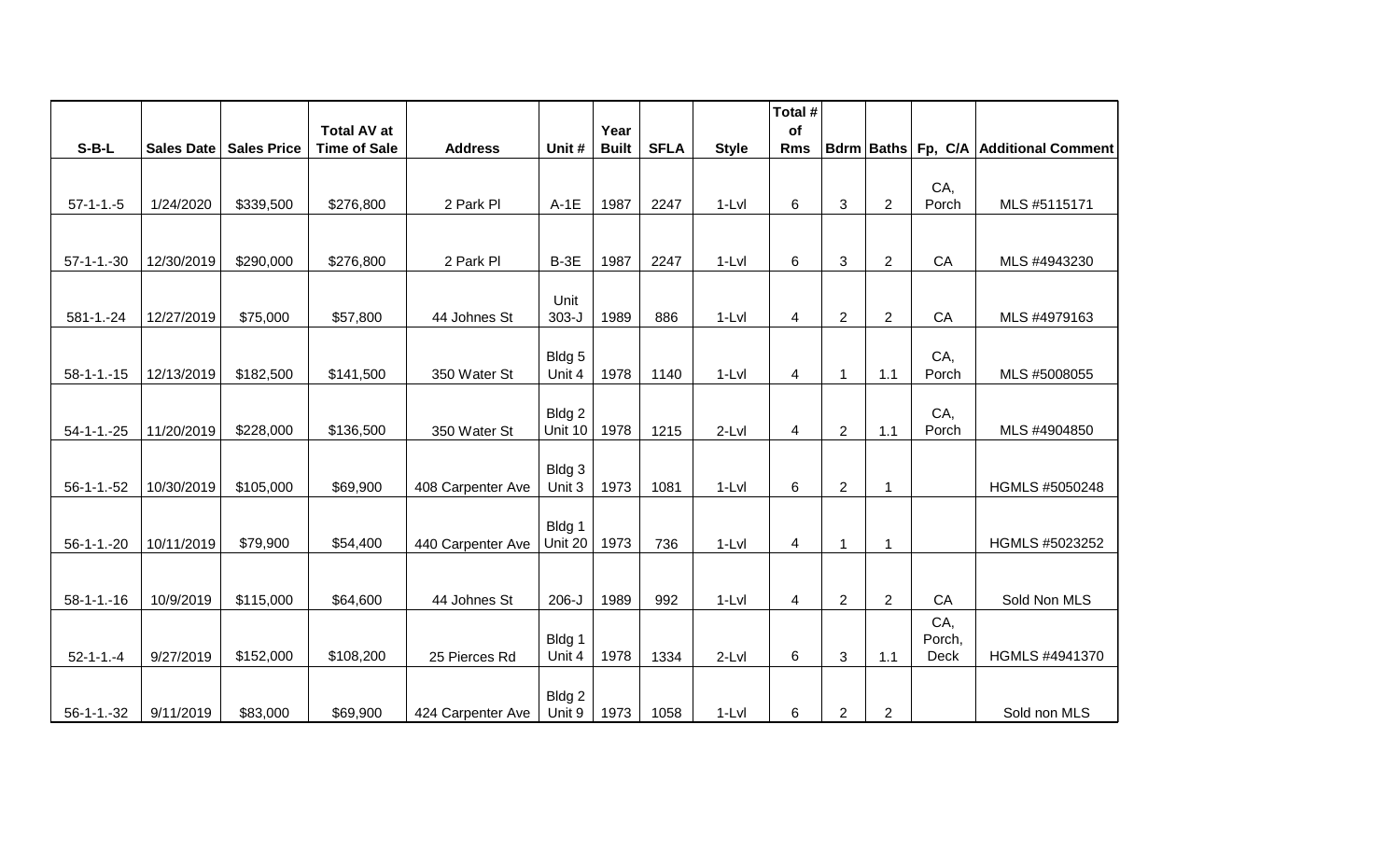|                   |            |                    |                                           |                   |                  |                      |             |              | Total #          |                |                |                     |                                       |
|-------------------|------------|--------------------|-------------------------------------------|-------------------|------------------|----------------------|-------------|--------------|------------------|----------------|----------------|---------------------|---------------------------------------|
| $S-B-L$           | Sales Date | <b>Sales Price</b> | <b>Total AV at</b><br><b>Time of Sale</b> | <b>Address</b>    | Unit #           | Year<br><b>Built</b> | <b>SFLA</b> | <b>Style</b> | of<br><b>Rms</b> |                |                |                     | Bdrm Baths Fp, C/A Additional Comment |
|                   |            |                    |                                           |                   | Bldg 1           |                      |             |              |                  |                |                |                     |                                       |
|                   |            |                    |                                           |                   | Unit             |                      |             |              |                  |                |                |                     |                                       |
| $53-1-1.-67$      | 9/11/2019  | \$83,000           | \$64,900                                  | 20 Pierces Rd     | C67              | 1973                 | 1004        | $1-Lvl$      | 5                | $\overline{2}$ | 1.1            |                     | HGMLS #4900373                        |
|                   |            |                    |                                           |                   |                  |                      |             |              |                  |                |                |                     |                                       |
|                   |            |                    |                                           |                   |                  |                      |             |              |                  |                |                |                     |                                       |
| $58 - 1 - 1 - 56$ | 8/30/2019  | \$85,000           | \$48,300                                  | 70 Johnes St      | 337-E            | 2005                 | 806         | 3-Lvl        | 4                | $\mathbf{1}$   | $\mathbf{1}$   | CA                  | HGMLS #4848773                        |
|                   |            |                    |                                           |                   | Bldg 2           |                      |             |              |                  |                |                |                     |                                       |
| $54 - 1 - 1 - 27$ | 8/29/2019  | \$190,000          | \$141,500                                 | 350 Water St      | Unit 12          | 1978                 | 1140        | $1-Lvl$      | 4                | $\overline{2}$ | 1.1            | CA                  | HGMLS #4936228                        |
|                   |            |                    |                                           |                   |                  |                      |             |              |                  |                |                |                     |                                       |
|                   |            |                    |                                           |                   |                  |                      |             |              |                  |                |                |                     |                                       |
| $58 - 1 - 1 - 17$ | 8/29/2019  | \$72,500           | \$58,700                                  | 44 Johnes St      | $207 - J$        | 2005                 | 911         | $1-Lvl$      | $\overline{4}$   | $\overline{2}$ | $\overline{2}$ | CA                  | HGMLS #4982369                        |
|                   |            |                    |                                           |                   |                  |                      |             |              |                  |                |                |                     |                                       |
| $58 - 1 - 1 - 5$  | 8/26/2019  | \$89,000           | \$54,200                                  | 44 Johnes St      | $105-J$          | 1989                 | 828         | $1-Lvl$      | 4                | $\overline{2}$ | $\overline{2}$ | CA                  | HGMLS #4948299                        |
|                   |            |                    |                                           |                   |                  |                      |             |              |                  |                |                |                     |                                       |
|                   |            |                    |                                           |                   | Bldg 3           |                      |             |              |                  |                |                |                     |                                       |
| $56-1-1.-57$      | 8/8/2019   | \$85,000           | \$74,100                                  | 408 Carpenter Ave | Unit 8           | 1973                 | 1081        | $1-Lvl$      | 5                | $\overline{2}$ | 1              |                     | HGMLS #4959534                        |
|                   |            |                    |                                           |                   |                  |                      |             |              |                  |                |                |                     |                                       |
|                   |            | \$225,000          | \$141,500                                 | 350 Water St      | Bldg 4<br>Unit 2 | 1978                 | 1140        | $1-Lvl$      | 4                | $\overline{2}$ | 1.1            | CA                  | HGMLS #4919852                        |
| $55-1-1.-2$       | 7/30/2019  |                    |                                           |                   |                  |                      |             |              |                  |                |                |                     |                                       |
|                   |            |                    |                                           |                   |                  |                      |             |              |                  |                |                |                     |                                       |
| $58 - 1 - 1 - 28$ | 7/10/2019  | \$54,660           | \$57,500                                  | 44 Johnes St      | $307 - J$        | 1989                 | 882         | $1-Lvl$      | 3                | $\overline{2}$ | $\overline{2}$ | CA                  |                                       |
|                   |            |                    |                                           |                   |                  |                      |             |              |                  |                |                |                     |                                       |
|                   |            |                    |                                           |                   | Bldg 4           |                      |             |              |                  |                |                | CA,                 |                                       |
| $55 - 1 - 1 - 11$ | 4/29/2019  | \$208,000          | \$145,900                                 | 350 Water St      | Unit 11          | 1978                 | 1336        | $2-Lvl$      | 5                | $\overline{2}$ | 1.1            | Porch               | HGMLS #4849360                        |
|                   |            |                    |                                           |                   |                  |                      |             |              |                  |                |                |                     |                                       |
| $52 - 1 - 1 - 5$  | 3/12/2019  | \$152,000          | \$102,000                                 | 25 Pierces Rd     | 5                | 1978                 | 1334        | 2 Lvl        | 6                | 3              | 1.1            | $ CA, \text{Deck} $ | HGMLS #4855023                        |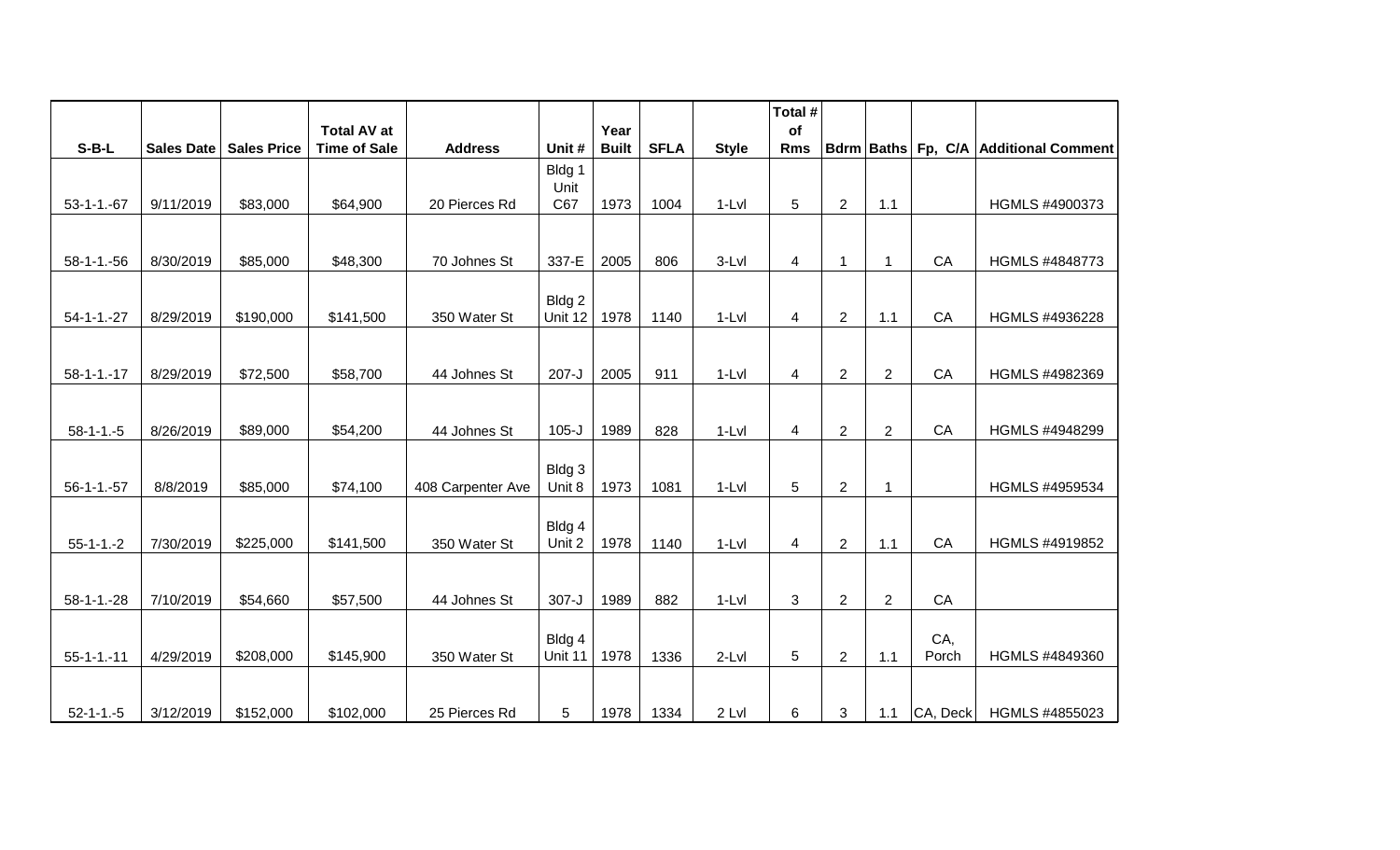|                   |            |                    |                                           |                   |                   |                      |             |              | Total #          |                |                |       |                                       |
|-------------------|------------|--------------------|-------------------------------------------|-------------------|-------------------|----------------------|-------------|--------------|------------------|----------------|----------------|-------|---------------------------------------|
| $S-B-L$           | Sales Date | <b>Sales Price</b> | <b>Total AV at</b><br><b>Time of Sale</b> | <b>Address</b>    | Unit #            | Year<br><b>Built</b> | <b>SFLA</b> | <b>Style</b> | of<br><b>Rms</b> |                |                |       | Bdrm Baths Fp, C/A Additional Comment |
|                   |            |                    |                                           |                   |                   |                      |             |              |                  |                |                |       |                                       |
|                   |            |                    |                                           |                   |                   |                      |             |              |                  |                |                |       |                                       |
| $58-1-1.-55$      | 3/5/2019   | \$74,000           | \$54,900                                  | 70 Johnes St      | 335-E             | 2005                 | 923         | 3-Lvl        | 3                | $\mathbf{1}$   | 1.1            | CA    | Sold Non MLS                          |
|                   |            |                    |                                           |                   | Unit<br>K45       |                      |             |              |                  |                |                |       |                                       |
| $53-1-1.-45$      | 2/27/2019  | \$90,500           | \$69,200                                  | 20 Pierces Rd     | Bldg 4            | 1973                 | 1071        | 1-Lvl        | 5                | $\overline{2}$ | 1.1            | Porch | HGMLS #4853934                        |
|                   |            |                    |                                           |                   |                   |                      |             |              |                  |                |                |       |                                       |
| $58 - 1 - 1 - 27$ | 2/22/2019  | \$60,000           | \$65,300                                  | 44 Johnes St      | $306 - J$         | 1989                 | 990         | 3-Lvl        | 4                | $\overline{2}$ | $\overline{2}$ | CA    |                                       |
|                   |            |                    |                                           |                   | H32,              |                      |             |              |                  |                |                |       |                                       |
| $53 - 1 - 1 - 32$ | 2/21/2019  | \$89,900           | \$69,200                                  | 20 Pierces Rd     | Bldg 3            | 1973                 | 1071        | $1-Lvl$      | 5                | $\overline{2}$ | 1.1            |       | HGMLS #4850044                        |
| $56 - 1 - 1 - 6$  | 2/6/2019   | \$80,000           | \$74,100                                  | 440 Carpenter Ave | Bldg 1<br>Unit 6  | 1973                 | 1045        | 1-Lvl        | $\sqrt{5}$       | $\overline{2}$ | $\mathbf 1$    |       | HGMLS #4854513                        |
|                   |            |                    |                                           |                   |                   |                      |             |              |                  |                |                |       |                                       |
| $56 - 1 - 1 - 70$ | 1/10/2019  | \$75,000           | \$54,400                                  | 408 Carpenter Ave | Bldg 3<br>Unit 20 | 1973                 | 780         | $1-Lvl$      | 4                | $\overline{1}$ | 1              |       | HGMLS #4851270                        |
| $56 - 1 - 1 - 20$ | 1/7/2019   | \$45,000           | \$54,400                                  | 408 Carpenter Ave | Bldg 1<br>Unit 20 | 1973                 | 736         | 1-Lvl        | $\overline{4}$   | $\mathbf{1}$   | $\mathbf 1$    |       | HGMLS#                                |
| $53 - 1 - 1 - 30$ | 11/26/2018 | \$70,000           | \$53,500                                  | 20 Pierces Rd     | J30<br>Bldg 3     | 1973                 | 827         | $1-Lvl$      | 4                | $\mathbf{1}$   | 1              |       | HGMLS #4843490                        |
|                   |            |                    |                                           |                   |                   |                      |             |              |                  |                |                |       |                                       |
| $57 - 1 - 1 - 27$ | 11/26/2018 | \$230,000          | \$208,100                                 | 2 Park Pl         | $B-3B$            | 1987                 | 991         | $1-Lvl$      | 4                | $\mathbf{1}$   | 1.1            | CA    | HGMLS #4832232                        |
|                   |            |                    |                                           |                   |                   |                      |             |              |                  |                |                |       |                                       |
| $58-1-1.-7$       | 11/16/2018 | \$52,260           | \$56,200                                  | 44 Johnes St      | $107-J$           | 1989                 | 871         | 1-Lvl        | 3                | $\mathbf{1}$   | 1              | CA    | Sold non MLS                          |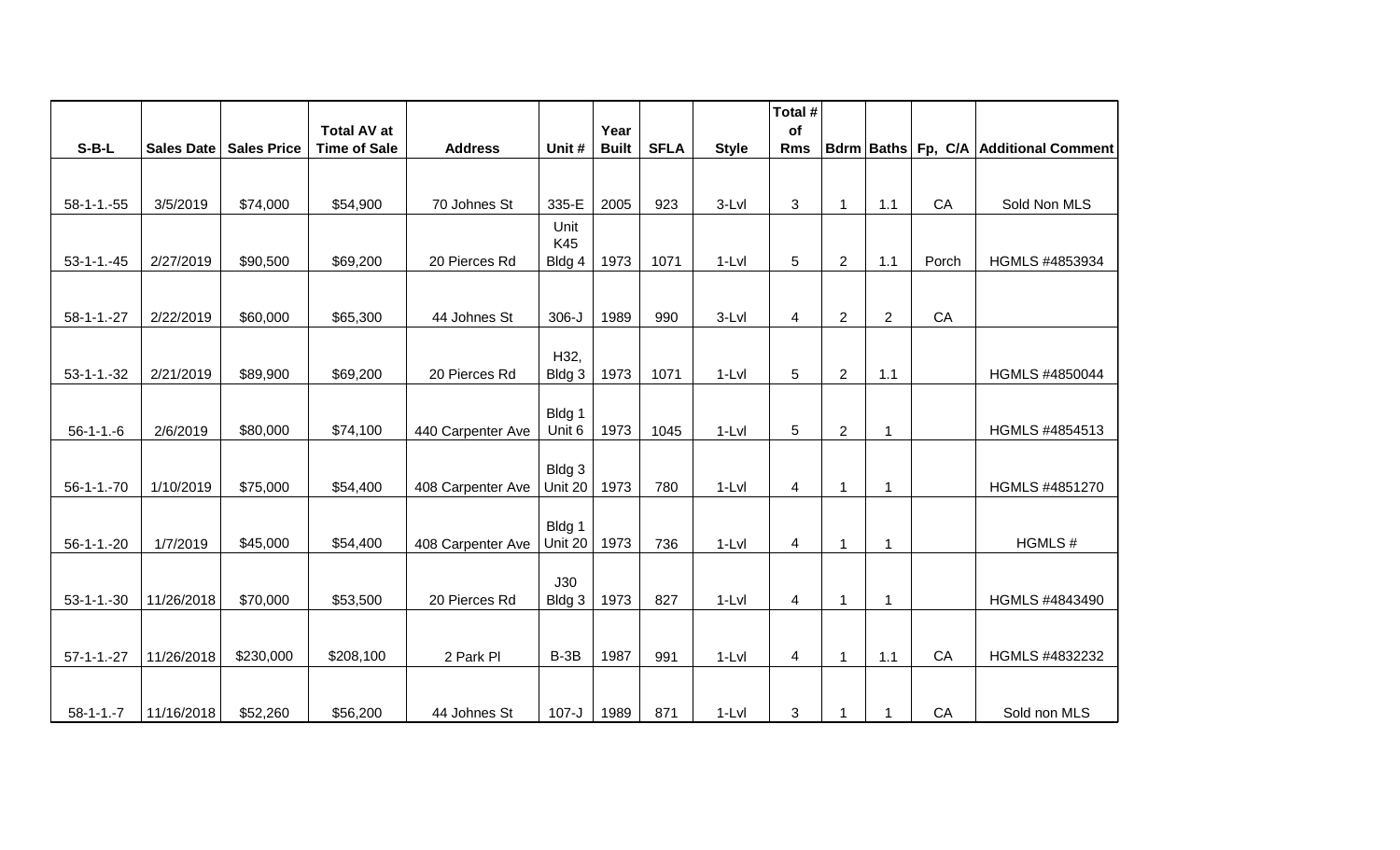|                   |                   |                    |                                           |                   |                  | Year         |             |              | Total #<br>of  |                |                |       |                                       |
|-------------------|-------------------|--------------------|-------------------------------------------|-------------------|------------------|--------------|-------------|--------------|----------------|----------------|----------------|-------|---------------------------------------|
| $S-B-L$           | <b>Sales Date</b> | <b>Sales Price</b> | <b>Total AV at</b><br><b>Time of Sale</b> | <b>Address</b>    | Unit #           | <b>Built</b> | <b>SFLA</b> | <b>Style</b> | <b>Rms</b>     |                |                |       | Bdrm Baths Fp, C/A Additional Comment |
|                   |                   |                    |                                           |                   |                  |              |             |              |                |                |                |       |                                       |
|                   |                   |                    |                                           |                   |                  |              |             |              |                |                |                |       |                                       |
| $58 - 1 - 1 - 6$  | 11/7/2018         | \$100,000          | \$64,500                                  | 44 Johnes St      | $106-J$          | 1989         | 990         | $1-Lvl$      | 4              | $\overline{2}$ | $\overline{2}$ | CA    | HGMLS #4839547                        |
|                   |                   |                    |                                           |                   |                  |              |             |              |                |                |                |       |                                       |
| $55 - 1 - 1 - 43$ | 10/9/2018         | \$225,000          | \$141,500                                 | 350 Water St      | $7 - 15$         | 1978         | 1140        | $1-Lvl$      | $\overline{4}$ | $\overline{2}$ | 1.5            | CA    | HGMLS #4829371                        |
|                   |                   |                    |                                           |                   |                  |              |             |              |                |                |                |       |                                       |
|                   |                   |                    |                                           |                   |                  |              |             |              |                |                |                |       |                                       |
| $55 - 1 - 1 - 8$  | 10/2/2018         | \$219,000          | \$141,500                                 | 350 Water St      | 8-Apr            | 1978         | 1140        | $1-Lvl$      | 4              | $\overline{2}$ | 1.5            | CA    | HGMLS #4824225                        |
|                   |                   |                    |                                           |                   |                  |              |             |              |                |                |                |       |                                       |
| $58 - 1 - 1 - 4$  | 9/24/2018         | \$60,000           | \$62,100                                  | 44 Johnes St      | $104 - J$        | 1989         | 951         | 1 Lvl        | $\overline{4}$ | $\overline{2}$ | 2              | CA    | HGMLS #4836741                        |
|                   |                   |                    |                                           |                   |                  |              |             |              |                |                |                |       |                                       |
|                   |                   |                    |                                           |                   |                  |              |             |              |                |                |                |       |                                       |
| $57 - 1 - 1 - 22$ | 8/31/2018         | \$215,000          | \$208,100                                 | 2 Park Pl         | $B-2B$           | 1987         | 991         | $1-Lvl$      | 4              | $\mathbf{1}$   | 1.5            | CA    | Sold non MLS                          |
|                   |                   |                    |                                           |                   |                  |              |             |              |                |                |                |       |                                       |
| $54 - 1 - 1 - 38$ | 8/28/2018         | \$200,000          | \$141,500                                 | 350 Water St      | Bldg 3<br>Unit 4 | 1978         | 1140        | $1-Lvl$      | 4              | $\overline{2}$ | 1.5            | CA    | HGMLS #4808605                        |
|                   |                   |                    |                                           |                   |                  |              |             |              |                |                |                |       |                                       |
|                   |                   |                    |                                           |                   | Bldg 2           |              |             |              |                |                |                | CA,   |                                       |
| $54 - 1 - 1 - 28$ | 8/16/2018         | \$210,000          | \$142,100                                 | 305 Water         | Unit 13          | 1978         | 1360        | $2-Lvl$      | 5              | $\overline{2}$ | 1.5            | Porch | HGMLS #4826051                        |
|                   |                   |                    |                                           |                   |                  |              |             |              |                |                |                |       |                                       |
| $53-1-1.-42$      | 7/25/2018         | \$85,500           | \$69,200                                  | 20 Pierces Rd     | L42<br>Bldg 4    | 1973         | 1071        | $1-Lvl$      | 5              | $\overline{2}$ | 1.1            |       | HGMLS #4824291                        |
|                   |                   |                    |                                           |                   |                  |              |             |              |                |                |                |       |                                       |
|                   |                   |                    |                                           |                   | Bldg 3           |              |             |              |                |                |                |       |                                       |
| $56 - 1 - 1 - 55$ | 7/20/2018         | \$80,000           | \$69,900                                  | 408 Carpenter Ave | Unit 6           | 1973         | 1081        | $1-Lvl$      | 5              | $\overline{2}$ | $\mathbf{1}$   |       | <b>HGMLS #4700744</b>                 |
|                   |                   |                    |                                           |                   |                  |              |             |              |                |                |                |       |                                       |
|                   |                   |                    |                                           |                   | Bldg1,           |              |             |              |                |                |                |       |                                       |
| $56 - 1 - 1 - 7$  | 7/17/2018         | \$84,975           | \$74,100                                  | 440 Carpenter Ave | Unit 7           | 1973         | 1081        | $1-Lvl$      | 6              | $\overline{2}$ | 1              | CA    | HGMLS #4753701                        |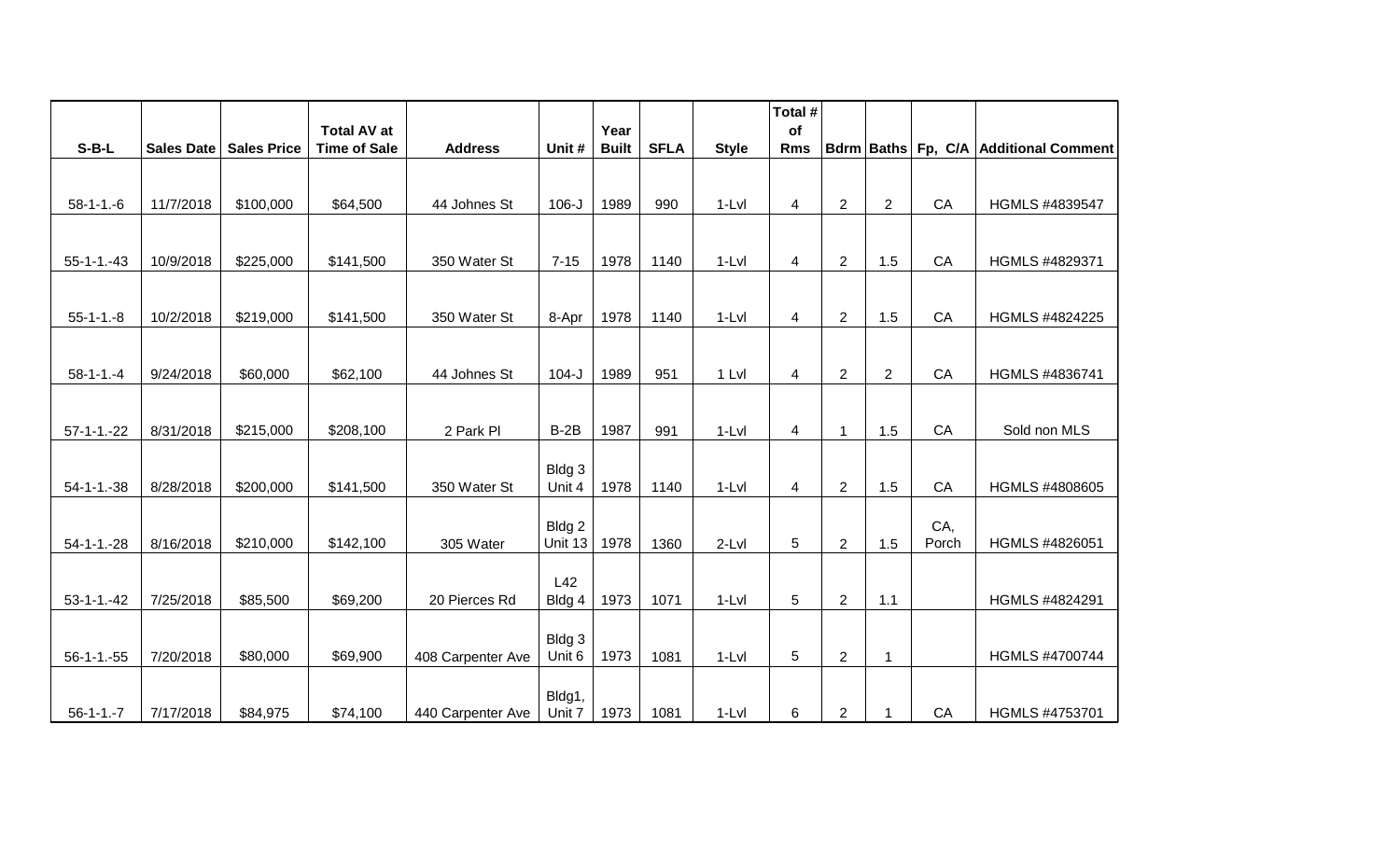|                   |            |                    |                                           |                |                   |                      |             |              | Total #          |                |                |           |                                       |
|-------------------|------------|--------------------|-------------------------------------------|----------------|-------------------|----------------------|-------------|--------------|------------------|----------------|----------------|-----------|---------------------------------------|
| $S-B-L$           | Sales Date | <b>Sales Price</b> | <b>Total AV at</b><br><b>Time of Sale</b> | <b>Address</b> | Unit #            | Year<br><b>Built</b> | <b>SFLA</b> | <b>Style</b> | of<br><b>Rms</b> |                |                |           | Bdrm Baths Fp, C/A Additional Comment |
|                   |            |                    |                                           |                |                   |                      |             |              |                  |                |                |           |                                       |
|                   |            |                    |                                           |                |                   |                      |             |              |                  |                |                |           |                                       |
| $57 - 1 - 1 - 35$ | 6/4/2018   | \$290,000          | \$276,800                                 | 2 Park Pl      | $C-1E$            | 1987                 | 2247        | $1-Lvl$      | 6                | $\mathbf{3}$   | $\overline{2}$ | CA        | HGMLS #4820307                        |
|                   |            |                    |                                           |                |                   |                      |             |              |                  |                |                |           |                                       |
| $58 - 1 - 1 - 12$ | 5/18/2018  | \$30,000           | \$64,300                                  | 44 Johnes St   | $202-J$           | 1989                 | 985         | $1-Lvl$      | 4                | $\overline{2}$ | $\overline{2}$ | CA        | Sold non MLS                          |
|                   |            |                    |                                           |                |                   |                      |             |              |                  |                |                |           |                                       |
|                   |            | \$175,000          |                                           | 350 Water St   | $1 - 5$           | 1978                 |             | $1-Lvl$      |                  |                | 1.5            | CA        | HGMLS #4808436                        |
| $55 - 1 - 1 - 12$ | 5/16/2018  |                    | \$141,500                                 |                |                   |                      | 1140        |              | 4                | $\overline{2}$ |                |           |                                       |
|                   |            |                    |                                           |                | Bldg 2-           |                      |             |              |                  |                |                |           |                                       |
| $54 - 1 - 1 - 25$ | 5/3/2018   | \$212,000          | \$136,500                                 | 350 Water St   | Unit10            | 1978                 | 1215        | $2-Lvl$      | $\overline{4}$   | $\overline{2}$ | 1.5            | CA        | HGMLS #4720077                        |
|                   |            |                    |                                           |                |                   |                      |             |              |                  |                |                |           |                                       |
| $55 - 1 - 1 - 39$ | 4/27/2018  | \$145,000          | \$100,500                                 | 350 Water St   | $11 - 7$          | 1978                 | 725         | $1-Lvl$      | 3                | $\mathbf{1}$   | $\mathbf{1}$   | CA        | HGMLS #4742885                        |
|                   |            |                    |                                           |                |                   |                      |             |              |                  |                |                |           |                                       |
|                   |            |                    |                                           |                |                   |                      |             |              |                  |                |                |           |                                       |
| $54 - 1 - 1 - 5$  | 4/25/2018  | \$207,000          | \$141,500                                 | 350 Water St   | $1 - 5$           | 1978                 | 1140        | $1-Lvl$      | $\overline{4}$   | $\overline{2}$ | 1.5            | CA        | HGMLS #4742781                        |
|                   |            |                    |                                           |                | Bldg B-           |                      |             |              |                  |                |                |           |                                       |
| $57-1-1.-29$      | 4/13/2018  | \$252,000          | \$237,400                                 | 2 Park Pl      | 3D                | 1987                 | 1473        | $1-Lvl$      | 5                | $\overline{2}$ | 2              | CA        |                                       |
|                   |            |                    |                                           |                |                   |                      |             |              |                  |                |                |           |                                       |
|                   |            |                    |                                           |                | Bldg 6            |                      |             |              |                  |                |                |           |                                       |
| $55 - 1 - 1 - 34$ | 3/21/2018  | \$185,000          | \$135,800                                 | 350 Water St   | Unit 7            | 1978                 | 1260        | 2 Lvl        | $\overline{4}$   | $\overline{2}$ | 1.5            | CA        | HGMLS #4737363                        |
|                   |            |                    |                                           |                | E <sub>51</sub>   |                      |             |              |                  |                |                |           |                                       |
| $53 - 1 - 1 - 51$ | 3/19/2018  | \$68,500           | \$53,500                                  | 20 Pierces Rd  | Bldg 4            | 1973                 | 827         | $1-Lvl$      | $\overline{4}$   | $\mathbf 1$    | $\mathbf 1$    |           | HGMLS #4749392                        |
|                   |            |                    |                                           |                |                   |                      |             |              |                  |                |                |           |                                       |
| $55-1-1-16$       | 1/31/2018  | \$170,000          | \$141,500                                 | 350 Water      | Bldg 5-<br>Unit 5 | 1978                 | 1140        | $1-Lvl$      | 4                | $\overline{2}$ | 1.5            | <b>AC</b> | HGMLS #4753721                        |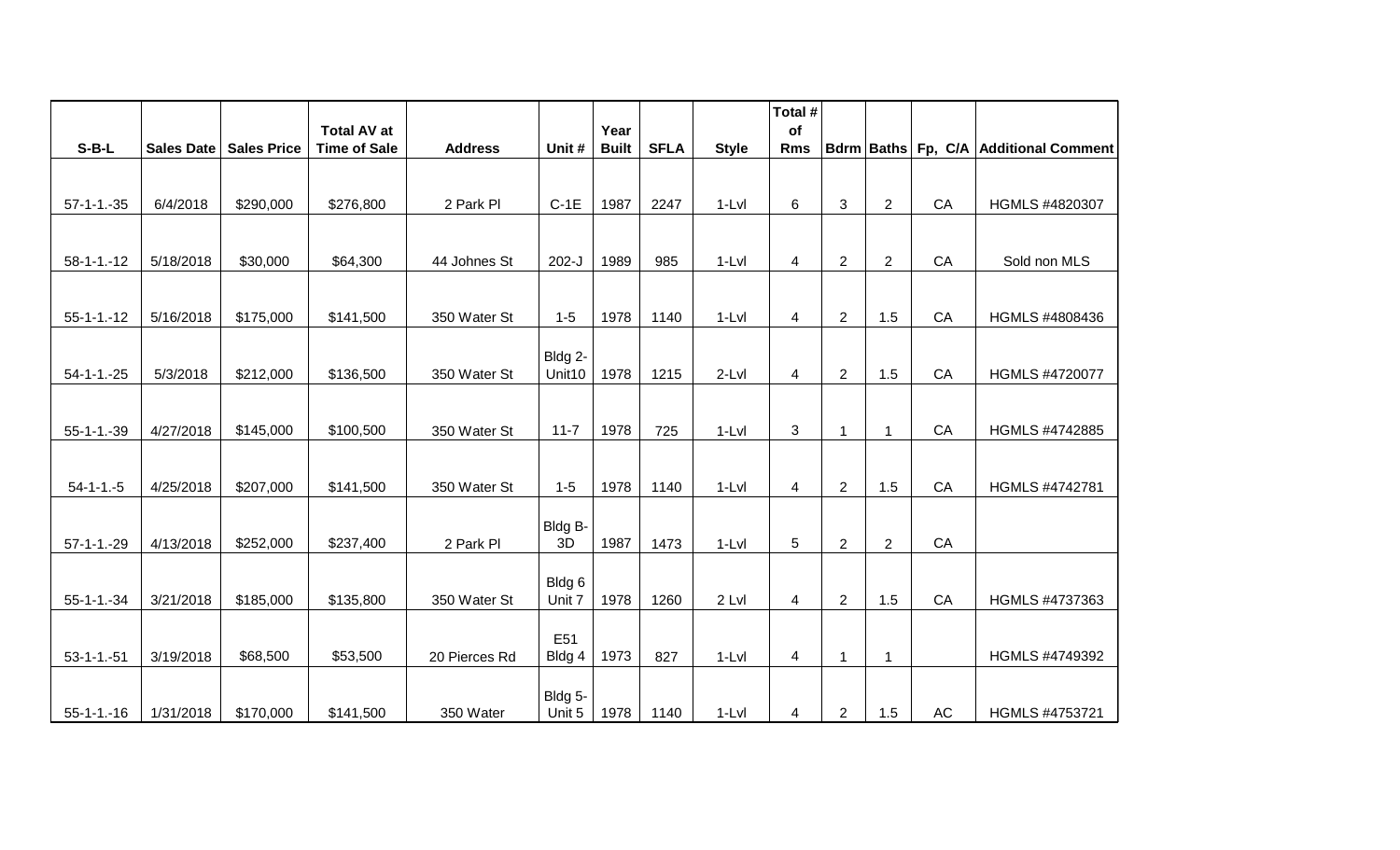|                   |                   |                    |                                           |                   |                  |                      |             |              | Total #          |                |                |                |                                       |
|-------------------|-------------------|--------------------|-------------------------------------------|-------------------|------------------|----------------------|-------------|--------------|------------------|----------------|----------------|----------------|---------------------------------------|
| $S-B-L$           | <b>Sales Date</b> | <b>Sales Price</b> | <b>Total AV at</b><br><b>Time of Sale</b> | <b>Address</b>    | Unit #           | Year<br><b>Built</b> | <b>SFLA</b> | <b>Style</b> | of<br><b>Rms</b> |                |                |                | Bdrm Baths Fp, C/A Additional Comment |
|                   |                   |                    |                                           |                   |                  |                      |             |              |                  |                |                |                |                                       |
|                   |                   |                    |                                           |                   | Bldg 2           |                      |             |              |                  |                |                |                |                                       |
| $56 - 1 - 1 - 49$ | 1/22/2018         | \$120,000          | \$69,900                                  | 424 Carpenter     | Unit 26          | 1973                 | 1058        | $1-Lvl$      | 5                | $\overline{2}$ | $\overline{2}$ |                | HGMLS #4739115                        |
|                   |                   |                    |                                           |                   | $D7$ Bldg        |                      |             |              |                  |                |                |                |                                       |
| $53-1-1.-7$       | 1/5/2018          | \$50,000           | \$69,200                                  | 20 Pierces Rd     | $\overline{2}$   | 1973                 | 1071        | $1-Lvl$      | 5                | $\overline{c}$ | 1.5            |                |                                       |
|                   |                   |                    |                                           |                   |                  |                      |             |              |                  |                |                |                |                                       |
|                   | 12/22/2017        | \$72,000           | \$48,500                                  |                   | 325-E            | 2005                 | 1199        |              | $\sqrt{5}$       | $\overline{2}$ | 1.5            | CA             |                                       |
| $58 - 1 - 1 - 48$ |                   |                    |                                           | 70 Johnes St      |                  |                      |             | Tri-Level    |                  |                |                |                |                                       |
|                   |                   |                    |                                           |                   | Bldg 3-          |                      |             |              |                  |                |                |                |                                       |
| $56 - 1 - 1 - 63$ | 11/28/2017        | \$84,900           | \$74,100                                  | 408 Caroenter Ave | Unit 14          | 1973                 | 1081        | $1-Lvl$      | 5                | $\overline{2}$ | $\mathbf{1}$   | <b>Deck</b>    | HGMLS #4729479                        |
|                   |                   |                    |                                           |                   |                  |                      |             |              |                  |                |                |                |                                       |
| $57-1-1-16$       | 10/13/2017        | \$300,000          | \$242,800                                 | 2 Park Pl         | B <sub>1</sub> A | 1987                 | 1714        | $1-Lvl$      | 5                | $\overline{2}$ | $\overline{2}$ | CA,<br>Balcony | HGMLS #4740918                        |
|                   |                   |                    |                                           |                   |                  |                      |             |              |                  |                |                |                |                                       |
|                   |                   |                    |                                           |                   |                  |                      |             |              |                  |                |                |                |                                       |
| $58 - 1 - 1 - 22$ | 10/11/2017        | \$40,000           | \$71,100                                  | 44 Johnes St      | $301 - J$        | 1989                 | 1092        | $1-Lvl$      | 4                | $\overline{2}$ | $\overline{2}$ | CA             | Sold non MLS                          |
|                   |                   |                    |                                           |                   | Bldg A-          |                      |             |              |                  |                |                | CA,            |                                       |
| $57-1-1-3$        | 9/15/2017         | \$205,000          | \$247,900                                 | 2 Park Pl         | 1 <sup>C</sup>   | 1987                 | 1473        | $1-Lvl$      | 5                | $\overline{2}$ | $\overline{2}$ | Porch          | HGMLS #4710606                        |
|                   |                   |                    |                                           |                   | F <sub>15</sub>  |                      |             |              |                  |                |                |                |                                       |
| $53 - 1 - 1 - 15$ | 9/1/2017          | \$45,000           | \$53,500                                  | 20 Pierces Rd     | Bldg 2           | 1973                 | 827         | $1-Lvl$      | 4                | $\mathbf{1}$   | $\mathbf{1}$   | Porch          | HGMLS #4734513                        |
|                   |                   |                    |                                           |                   |                  |                      |             |              |                  |                |                |                |                                       |
| $56-1-1.-57$      | 8/28/2017         | \$77,250           | \$74,100                                  | 408 Carpenter Ave | 8                | 1973                 | 1081        | 1-Lvl        | 5                | $\overline{2}$ | $\mathbf{1}$   | Deck           | HGMLS #4711853                        |
|                   |                   |                    |                                           |                   | Bldg 1           |                      |             |              |                  |                |                |                |                                       |
| $54 - 1 - 1 - 6$  | 6/9/2017          | \$160,000          | \$142,100                                 | 350 Water St      | Unit 6           | 1978                 | 1360        | $2-Lvl$      | 5                | $\overline{2}$ | 1.5            | CA             |                                       |
|                   |                   |                    |                                           |                   |                  |                      |             |              |                  |                |                |                |                                       |
| $58 - 1 - 1 - 60$ | 6/1/2017          | \$45,000           | \$76,800                                  | 70 Johnes St      | 404-E            | 2005                 | 1128        | 2-Lvl        | 4                | $\overline{2}$ | $\overline{2}$ | CA             | Sold non MLS                          |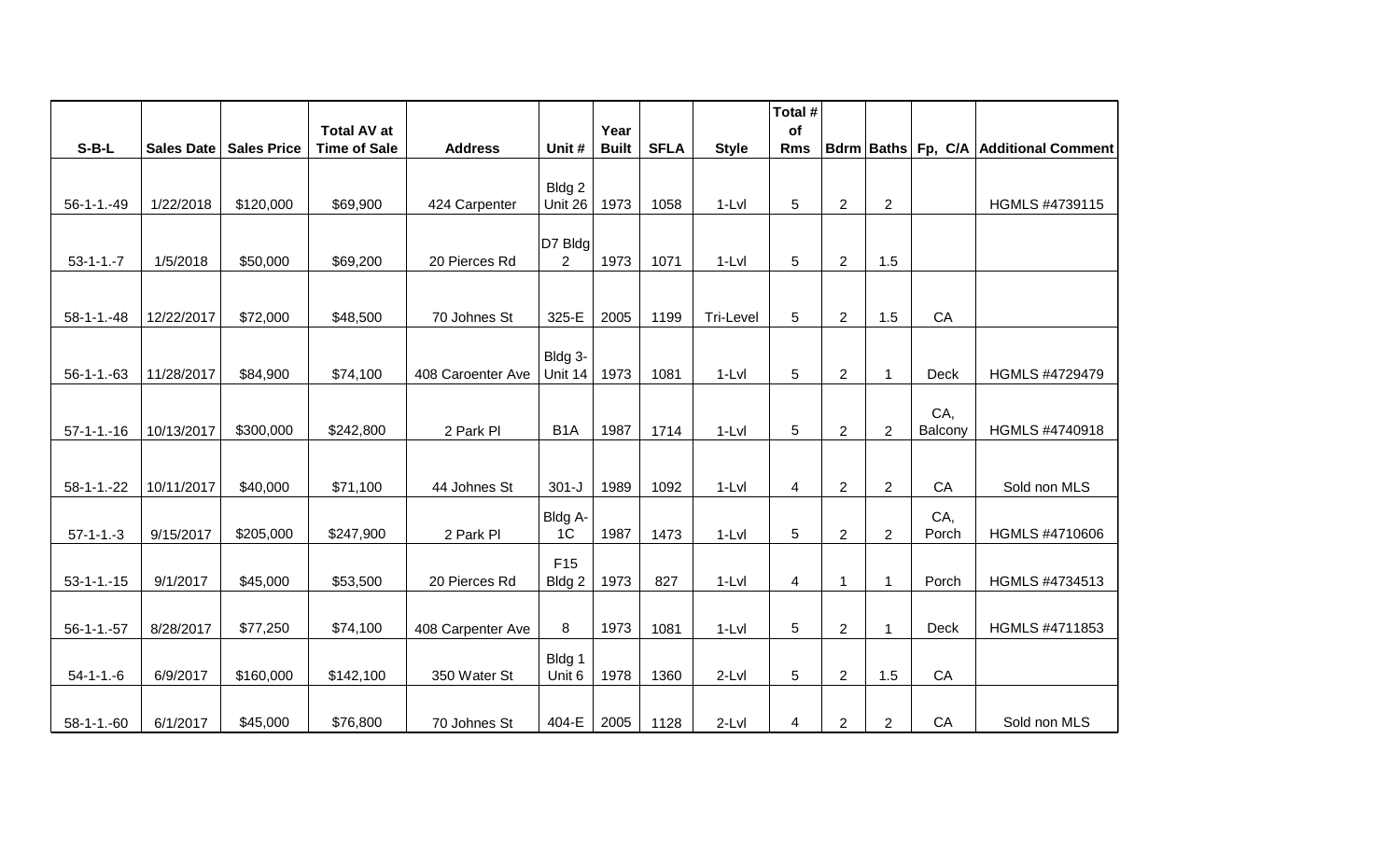|                   |            |                          | <b>Total AV at</b>  |                   |                   | Year         |             |              | Total #<br>of  |                |                |     |                                       |
|-------------------|------------|--------------------------|---------------------|-------------------|-------------------|--------------|-------------|--------------|----------------|----------------|----------------|-----|---------------------------------------|
| $S-B-L$           |            | Sales Date   Sales Price | <b>Time of Sale</b> | <b>Address</b>    | Unit #            | <b>Built</b> | <b>SFLA</b> | <b>Style</b> | <b>Rms</b>     |                |                |     | Bdrm Baths Fp, C/A Additional Comment |
| $54 - 1 - 1 - 21$ | 5/5/2017   | \$210,000                | \$142,100           | 350 Water St      | Bldg 2<br>Unit 6  | 1978         | 1360        | $2-Lvl$      | 5              | 2              | 2.5            | CA  | HGMLS #4704974                        |
| $55-1-1.-10$      | 3/24/2017  | \$155,000                | \$141,500           | 350 Water St      | Bldg 4<br>Unit 10 | 1978         | 1140        | $1-Lvl$      | $\overline{4}$ | 2              | 1.5            | CA  |                                       |
| $58 - 1 - 1 - 50$ | 2/10/2017  | \$57,400                 | \$82,100            | 70 Johnes St      | 327-E             | 2005         | 1199        | $2-Lvl$      | 5              | $\mathbf{2}$   | $\overline{c}$ | CA  | HGMLS #4647550                        |
| $56 - 1 - 1 - 29$ | 2/8/2017   | \$70,000                 | \$76,700            | 424 Carpenter Ave | 6                 | 1973         | 1058        | $1-Lvl$      | 5              | $\overline{2}$ | $\overline{c}$ |     | HGMLS #4640471                        |
| $53 - 1 - 1 - 56$ | 2/7/2017   | \$56,000                 | \$70,100            | 20 Pierces Rd     | D 56              | 1973         | 1071        | $1-Lvl$      | 5              | $\overline{2}$ | 1.1            |     | HGMLS #4639975                        |
| $55 - 1 - 1 - 16$ | 2/3/2017   | \$170,000                | \$141,500           | 350 Water St      | Bldg 5<br>Unit 5  | 1978         | 1140        | $1-Lvl$      | 4              | 2              | 1.5            | C/A | HGMLS#4644125                         |
| $56 - 1 - 1 - 46$ | 12/27/2016 | \$65,100                 | \$69,900            | 424 Carpenter Ave | 23                | 1973         | 1058        | $1-Lvl$      | $\overline{4}$ | $\overline{2}$ | $\overline{2}$ |     | HGMLS #4644588                        |
| $54 - 1 - 1 - 16$ | 12/21/2016 | \$122,500                | \$141,500           | 350 Water St      | $2 - 1$           | 1978         | 1140        | $1-Lvl$      | 4              | $\overline{2}$ | 1.5            | C/A |                                       |
| $54 - 1 - 1 - 37$ | 12/9/2016  | \$152,500                | \$141,500           | 350 Water St      | 3-Mar             | 1978         | 1140        | $1-Lvl$      | $\overline{4}$ | 2              | 1.5            | C/A | HGMLS #4633926                        |
|                   |            |                          |                     |                   |                   |              |             |              |                |                |                |     |                                       |
| $53 - 1 - 1 - 77$ | 11/3/2016  | \$30,500                 | \$54,100            | 20 Pierces Rd     | A-77              | 1973         | 827         | $1-Lvl$      | 4              | $\mathbf{1}$   | $\mathbf 1$    |     |                                       |
| $53 - 1 - 1 - 33$ | 10/7/2016  | \$45,000                 | \$70,100            | 20 Pierces Rd     | 33                | 1973         | 1071        | $1-Lvl$      | 5              | $\overline{2}$ | 1.5            |     | Porch                                 |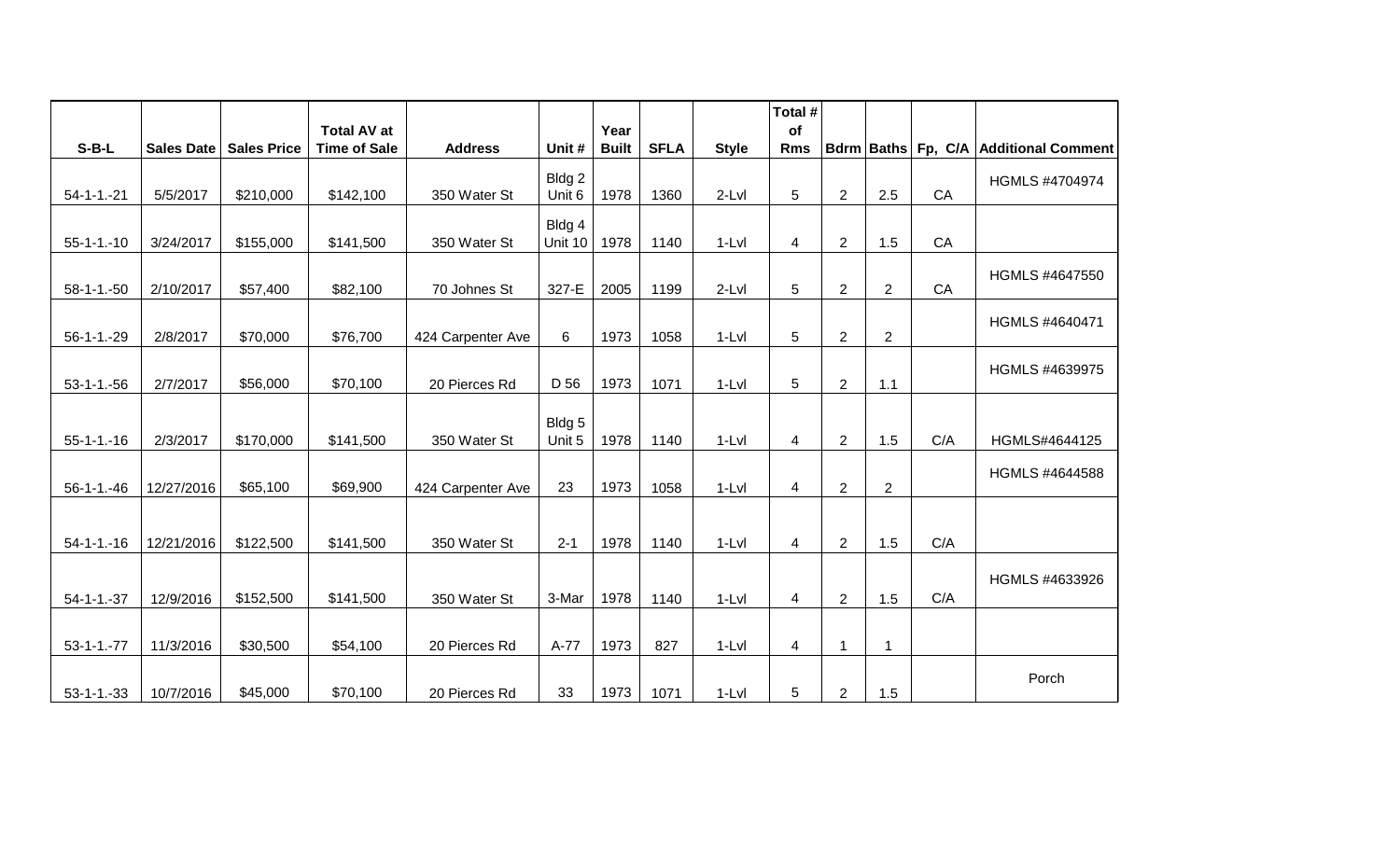|                   |                   |                    | <b>Total AV at</b>  |                   |                  | Year         |             |              | Total #<br>of |                |                         |     |                                              |
|-------------------|-------------------|--------------------|---------------------|-------------------|------------------|--------------|-------------|--------------|---------------|----------------|-------------------------|-----|----------------------------------------------|
| $S-B-L$           | <b>Sales Date</b> | <b>Sales Price</b> | <b>Time of Sale</b> | <b>Address</b>    | Unit #           | <b>Built</b> | <b>SFLA</b> | <b>Style</b> | <b>Rms</b>    |                |                         |     | <b>Bdrm Baths Fp, C/A Additional Comment</b> |
|                   |                   |                    |                     |                   |                  |              |             |              |               |                |                         |     | Porch<br>Estate                              |
| $53 - 1 - 1 - 57$ | 9/28/2016         | \$63,000           | \$72,200            | 20 Pierces Rd     | 57               | 1973         | 1071        | $1-Lvl$      | 5             | $\overline{2}$ | 1.5                     |     | Sale                                         |
|                   |                   |                    |                     |                   |                  |              |             |              |               |                |                         |     |                                              |
| $55-1-1.-8$       | 9/8/2016          | \$132,000          | \$141,500           | 350 Water St      | $4 - 8$          | 1978         | 1140        | $1-Lvl$      | 4             | $\overline{c}$ | 1.5                     |     |                                              |
| $55 - 1 - 1 - 30$ | 9/1/2016          | \$135,000          | \$135,800           | 350 Water St      | $7 - 2$          | 1978         | 1260        | $2-Lvl$      | 4             | $\overline{2}$ | 1.5                     | C/A | Porch                                        |
|                   |                   |                    |                     |                   |                  |              |             |              |               |                |                         |     | Deck, Interior                               |
| $56 - 1 - 1 - 66$ | 8/3/2016          | \$91,500           | \$74,100            | 408 Carpenter Ave | 17               | 1973         | 1081        | $1-Lvl$      | 5             | $\overline{2}$ | $\overline{\mathbf{1}}$ |     | renovated/new                                |
|                   |                   |                    |                     |                   |                  |              |             |              |               |                |                         |     |                                              |
| $57 - 1 - 1 - 1$  | 7/22/2016         | \$231,000          | \$274,900           | 2 Park PL         | A <sub>1</sub> A | 1987         | 1714        | $1-Lvl$      | 5             | $\overline{2}$ | $\overline{c}$          | C/A |                                              |
|                   |                   |                    |                     |                   |                  |              |             |              |               |                |                         |     |                                              |
| $56 - 1 - 1 - 17$ | 5/23/2016         | \$47,000           | \$54,400            | 440 Carpenter Ave | 17               | 1973         | 736         | $1-Lvl$      | 4             | $\mathbf 1$    | $\mathbf 1$             | C/A |                                              |
|                   |                   |                    |                     |                   |                  |              |             |              |               |                |                         |     |                                              |
| $54 - 1 - 1 - 23$ | 5/3/2016          | \$125,000          | \$136,500           | 350 Water St      |                  | 1978         | 1215        | $2-Lvl$      | 4             | $\overline{2}$ | 1.5                     | C/A |                                              |
|                   |                   |                    |                     |                   |                  |              |             |              |               |                |                         |     |                                              |
| $52 - 1 - 1 - 1$  | 4/20/2016         | \$75,000           | \$125,900           | 25 Pierces Rd     | $\mathbf{1}$     | 1978         | 1411        | $2-Lvl$      | 6             | 3              | 2.5                     | C/A |                                              |
|                   |                   |                    |                     |                   |                  |              |             |              |               |                |                         |     |                                              |
| $57 - 1 - 1 - 16$ | 4/11/2016         | \$205,000          | \$274,900           | 2 Park Pl         | $B-1A$           | 1987         | 1714        | $1-Lvl$      | 5             | $\overline{2}$ | $\overline{2}$          | C/A |                                              |
|                   |                   |                    |                     |                   |                  |              |             |              |               |                |                         |     |                                              |
| $55 - 1 - 1 - 43$ | 3/30/2016         | \$150,000          | \$141,500           | 350 Water St      | 15-Jul           | 1978         | 1140        | $1-Lvl$      | 4             | $\overline{2}$ | 1.1                     | C/A | Non MLS Sale                                 |
|                   |                   |                    |                     |                   |                  |              |             |              |               |                |                         |     |                                              |
| $56 - 1 - 1 - 61$ | 3/28/2016         | \$93,000           | \$15,300            | 408 Carpenter Ave | Unit 12          | 1973         | 1081        | $1-Lvl$      | 5             | $\overline{2}$ | $\overline{\mathbf{1}}$ |     | Non MLS Sale                                 |
| $53-1-1.-28$      | 3/18/2016         | \$38,000           | \$55,700            | 20 Pierces Rd     | J28              | 1973         | 827         | $1-Lvl$      | 4             | $\mathbf{1}$   | -1                      |     |                                              |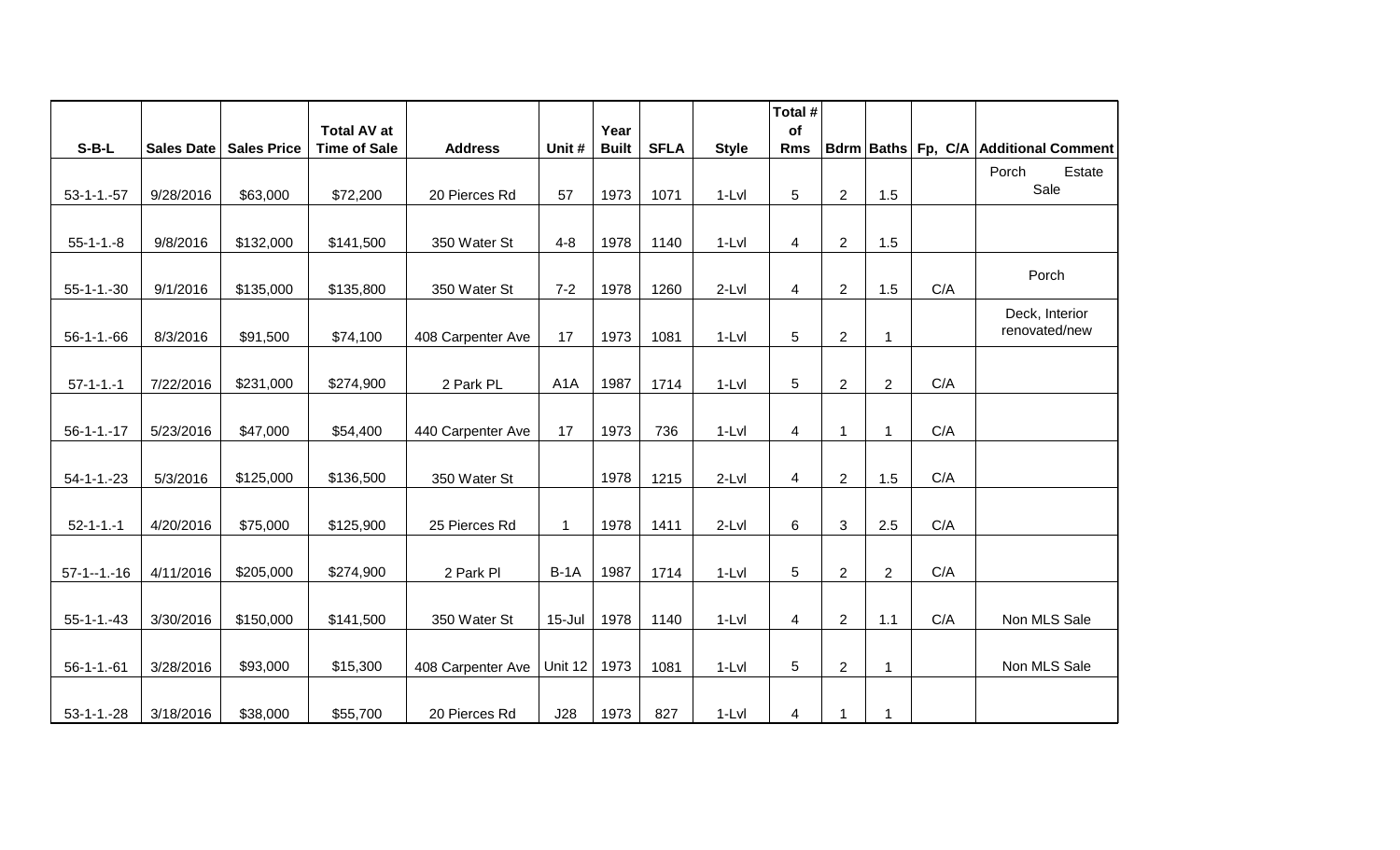|                   |            |                    | <b>Total AV at</b>  |                   |                  | Year         |             |              | Total #<br>of  |                |                |     |                                       |
|-------------------|------------|--------------------|---------------------|-------------------|------------------|--------------|-------------|--------------|----------------|----------------|----------------|-----|---------------------------------------|
| $S-B-L$           | Sales Date | <b>Sales Price</b> | <b>Time of Sale</b> | <b>Address</b>    | Unit #           | <b>Built</b> | <b>SFLA</b> | <b>Style</b> | <b>Rms</b>     |                |                |     | Bdrm Baths Fp, C/A Additional Comment |
|                   |            |                    |                     |                   |                  |              |             |              |                |                |                |     |                                       |
| $52 - 1 - 1 - 20$ | 3/9/2016   | \$45,000           | \$86,100            | 25 Pierces Rd     | 20               | 1978         | 1075        | $1 - Lvl$    | $\overline{4}$ | $\mathbf 2$    | $\mathbf{1}$   | C/A | Patio                                 |
|                   |            |                    |                     |                   |                  |              |             |              |                |                |                |     |                                       |
| $55-1-1.-9$       | 2/12/2016  | \$140,000          | \$141,500           | 350 Water St      | Unit $4-9$       | 1978         | 1140        | $1-Lvl$      | 4              | $\mathbf 2$    | 1.5            | C/A | Non MLS Sale                          |
|                   |            |                    |                     |                   |                  |              |             |              |                |                |                |     |                                       |
| $54 - 1 - 1 - 16$ | 12/31/2015 | \$130,000          | \$141,500           | 350 Water St      | Unit $2-1$       | 1978         | 1140        | $1-Lvl$      | 4              | $\mathbf 2$    | 1.1            | C/A | Porch<br>Short Sale                   |
|                   |            |                    |                     |                   |                  |              |             |              |                |                |                |     |                                       |
| $54 - 1 - 1 - 8$  | 12/14/2015 | \$120,000          | \$141,500           | 350 Water St      | Unit 1-8         | 1978         | 1140        | $1-Lvl$      | $\overline{4}$ | $\mathbf{2}$   | 1.5            | C/A | Porch                                 |
|                   |            |                    |                     |                   |                  |              |             |              |                |                |                |     |                                       |
| $52 - 1 - 1 - 24$ | 12/11/2015 | \$59,000           | \$109,900           | 25 Pierces Rd     | 24               | 1978         | 1188        | $2-Lvl$      | 5              | $\overline{2}$ | 1F1H           |     |                                       |
|                   |            |                    |                     |                   |                  |              |             |              |                |                |                |     |                                       |
| $57-1-1-18$       | 11/3/2015  | \$237,500          | \$247,900           | 2 Park Pl         | B <sub>1</sub> C | 1987         | 1473        | $1-Lvl$      | 5              | $\overline{2}$ | $\overline{2}$ | CA  | Porch                                 |
|                   |            |                    |                     |                   |                  |              |             |              |                |                |                |     |                                       |
| $56 - 1 - 1 - 10$ | 10/13/2015 | \$55,000           | \$76,700            | 440 Carpenter Ave | 10               | 1973         | 1081        | $1-Lvl$      | 5              | $\overline{2}$ | $\overline{2}$ |     | Deck                                  |
|                   |            |                    |                     |                   | 25               | 1978         |             |              | 5              |                |                |     | Patio                                 |
| $52 - 1 - 1 - 25$ | 10/27/2015 | \$70,000           | \$109,900           | 25 Pierces Rd     |                  |              | 1188        | $2-Lvl$      |                | $\overline{2}$ | 1.5            |     |                                       |
| $53 - 1 - 1 - 13$ | 10/5/2015  | \$22,500           | \$55,700            | 20 Pierces Rd     | 13               | 1973         | 827         | $1-Lvl$      | $\overline{4}$ | 1              | $\mathbf 1$    |     |                                       |
|                   |            |                    |                     |                   |                  |              |             |              |                |                |                |     |                                       |
| $53 - 1 - 1 - 14$ | 10/5/2015  | \$22,500           | \$55,700            | 20 Pierces Rd     | 14               | 1973         | 827         | $1-Lvl$      | 4              | 1              | 1              |     |                                       |
|                   |            |                    |                     |                   |                  |              |             |              |                |                |                |     |                                       |
| $54 - 1 - 1 - 5$  | 9/15/2015  | \$125,000          | \$141,500           | 350 N Water St    | Unit $1-5$       | 1978         | 1140        | $1-Lvl$      | $\overline{4}$ | $\overline{2}$ | 1.5            | CA  |                                       |
|                   |            |                    |                     |                   |                  |              |             |              |                |                |                |     |                                       |
| $56 - 1 - 1 - 7$  | 9/11/2015  | \$64,000           | \$81,500            | 440 Carpenter Ave | $7^{\circ}$      | 1973         | 1081        | $1-Lvl$      | 6              | $\overline{2}$ | $\overline{c}$ |     | Non MLS Sale                          |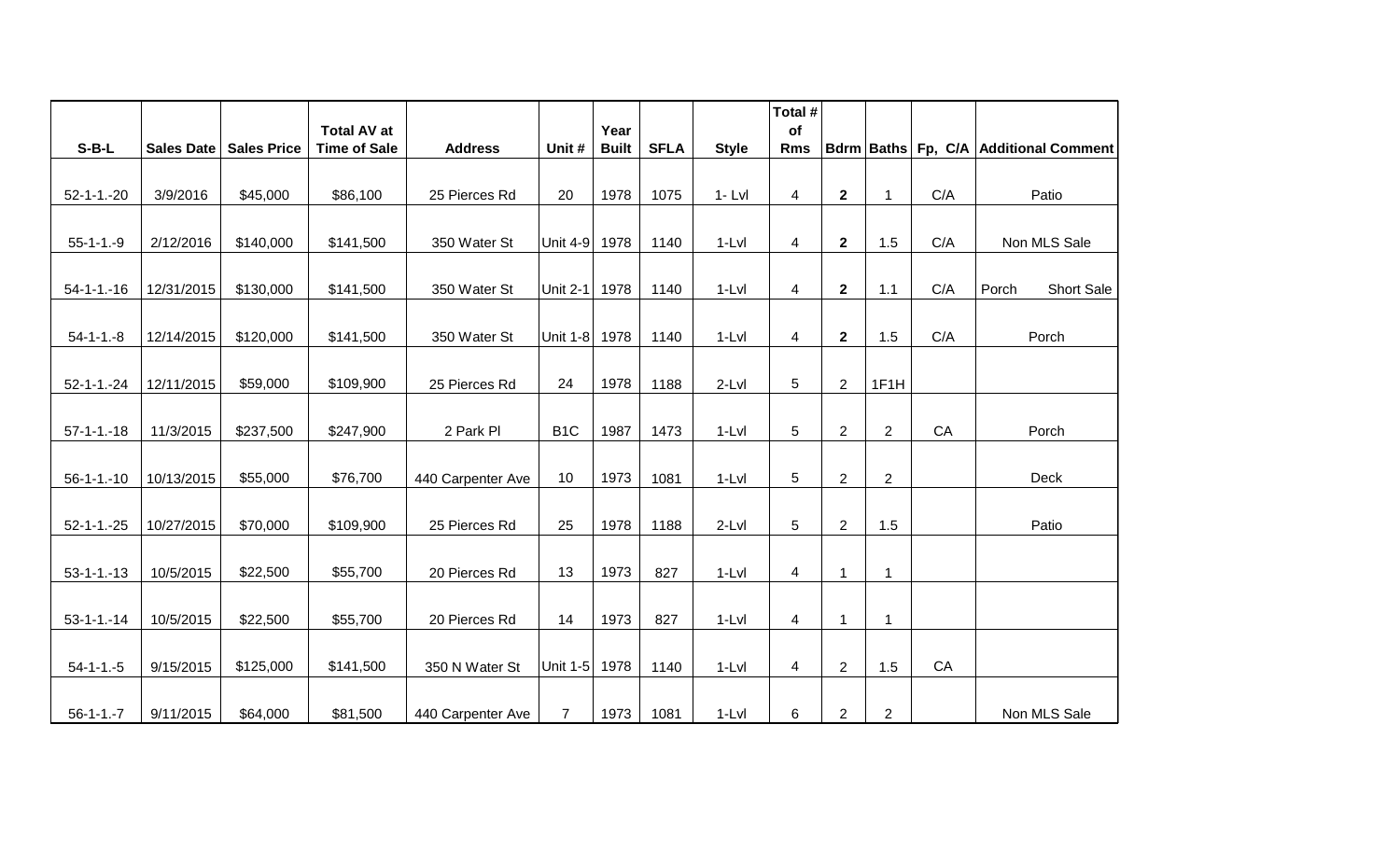|                   |            |                    | <b>Total AV at</b>  |                   |                  | Year         |             |              | Total #<br>of  |                |              |    |                                       |
|-------------------|------------|--------------------|---------------------|-------------------|------------------|--------------|-------------|--------------|----------------|----------------|--------------|----|---------------------------------------|
| $S-B-L$           | Sales Date | <b>Sales Price</b> | <b>Time of Sale</b> | <b>Address</b>    | Unit #           | <b>Built</b> | <b>SFLA</b> | <b>Style</b> | <b>Rms</b>     |                |              |    | Bdrm Baths Fp, C/A Additional Comment |
|                   |            |                    |                     |                   |                  |              |             |              |                |                |              |    |                                       |
| $59-1-1.-2$       | 8/26/2015  | \$119,000          | \$132,300           | 240 Montgomery St | $1 - B$          | 2006         | 975         | $1-Lvl$      | 5              | $\overline{2}$ | 1.5          |    |                                       |
|                   |            |                    |                     |                   |                  |              |             |              |                |                |              |    |                                       |
| $56 - 1 - 1 - 12$ | 8/14/2015  | \$70,000           | \$72,400            | 440 Carpenter Ave | 12               | 1973         | 1004        | $1-Lvl$      | 5              | $\overline{c}$ | -1           |    | Estate sale                           |
|                   |            |                    |                     |                   |                  |              |             |              |                |                |              |    |                                       |
| $53-1-1.-50$      | 6/5/2015   | \$31,500           | \$61,800            | 20 Pierces Rd     | 50               | 1973         | 827         | $1-Lvl$      | $\overline{4}$ | 1              | -1           |    | <b>Estate Sale</b>                    |
|                   |            |                    |                     |                   |                  |              |             |              |                |                |              |    |                                       |
| $53 - 1 - 1 - 34$ | 5/22/2015  | \$49,000           | \$80,100            | 20 Pierces Rd     | 34               | 1973         | 1071        | $1-Lvl$      | 5              | $\overline{2}$ | 1.5          |    |                                       |
|                   |            |                    |                     |                   |                  |              |             |              |                |                |              |    |                                       |
| $55 - 1 - 1 - 15$ | 5/15/2015  | \$115,000          | \$141,500           | 350 Water St      | $4 - 5$          | 1978         | 1140        | $1-Lvl$      | 4              | $\mathbf{1}$   | 1.5          | CA |                                       |
|                   |            |                    |                     |                   |                  |              |             |              |                |                |              |    |                                       |
| $52 - 1 - 1 - 27$ | 5/8/2015   | \$58,000           | \$110,900           | 25 Pierces Rd     | 27               | 1978         | 1188        | $1-Lvl$      | 5              | $\overline{2}$ | 1.5          |    |                                       |
|                   |            |                    |                     |                   |                  |              |             |              |                |                |              |    |                                       |
| $53 - 1 - 1 - 47$ | 4/24/2015  | \$40,000           | \$61,800            | 20 Pierces Rd     | 47               | 1973         | 827         | $1-Lvl$      | $\overline{4}$ | $\mathbf{1}$   | $\mathbf{1}$ |    |                                       |
|                   |            |                    |                     |                   |                  |              |             |              |                |                |              |    |                                       |
| $55 - 1 - 1 - 8$  | 1/12/2015  | \$117,500          | \$99,000            | 350 Water St      | $4 - 8$          | 1978         | 1140        | $1-Lvl$      | $\overline{4}$ | $\overline{2}$ | 1.5          | CA |                                       |
|                   |            |                    |                     |                   |                  |              |             |              |                |                |              |    |                                       |
| $53 - 1 - 1 - 23$ | 12/29/2014 | \$55,000           | \$80,100            | 20 Pierces Rd     | 23               | 1973         | 1071        | $1-Lvl$      | 5              | $\overline{2}$ | 1.5          |    |                                       |
|                   |            |                    |                     |                   |                  |              |             |              |                |                |              |    |                                       |
| $57-1-1.-32$      | 10/22/2014 | \$190,000          | \$219,900           | 2 Park Place      | C <sub>1</sub> B | 1987         | 991         | $1-Lvl$      | $\overline{4}$ | $\mathbf{1}$   | 1.5          | CA | Private, non-MLS sale                 |
|                   |            |                    |                     |                   |                  |              |             |              |                |                |              |    |                                       |
| $55 - 1 - 1 - 3$  | 8/28/2014  | \$165,000          | \$141,500           | 350 Water St      | $4 - 3$          | 1978         | 1140        | $1-Lvl$      | 4              | $\overline{2}$ | 1.5          | CA | Renovated                             |
|                   |            |                    |                     |                   |                  |              |             |              |                |                |              |    |                                       |
| $54 - 1 - 32$     | 8/12/2014  | \$108,000          | \$141,500           | 350 Water St      | $2 - 17$         | 1978         | 1140        | $1-Lvl$      | 4              | $\overline{2}$ | 1.5          | CA |                                       |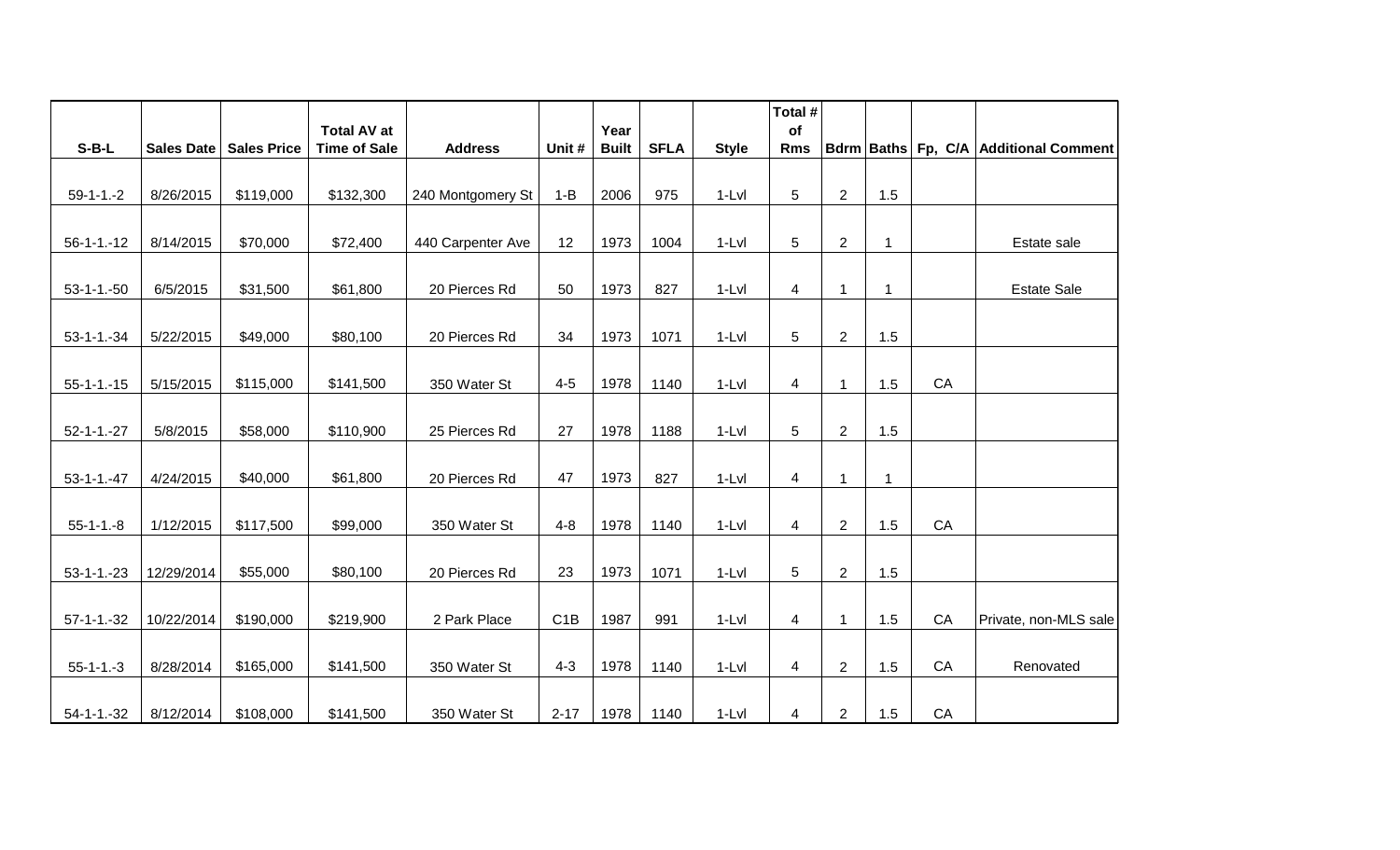|                   |                   |                    | <b>Total AV at</b>  |                   |                  | Year         |             |              | Total #<br>of   |                |                |       |                                              |
|-------------------|-------------------|--------------------|---------------------|-------------------|------------------|--------------|-------------|--------------|-----------------|----------------|----------------|-------|----------------------------------------------|
| $S-B-L$           | <b>Sales Date</b> | <b>Sales Price</b> | <b>Time of Sale</b> | <b>Address</b>    | Unit #           | <b>Built</b> | <b>SFLA</b> | <b>Style</b> | <b>Rms</b>      |                |                |       | Bdrm Baths Fp, C/A Additional Comment        |
|                   |                   |                    |                     |                   |                  |              |             |              |                 |                |                |       |                                              |
| $57-1-1-16$       | 7/9/2014          | \$280,371          | \$274,900           | 2 Park Place      | B <sub>1</sub> A | 1987         | 1714        | $1-Lvl$      | $\sqrt{5}$      | $\overline{2}$ | $\overline{2}$ | CA    | Mortgage assumption                          |
|                   |                   |                    |                     |                   |                  |              |             |              |                 |                |                |       |                                              |
| $57 - 1 - 1 - 18$ | 5/22/2014         | \$220,000          | \$219,900           | 2 Park Place      | B <sub>1</sub> C | 1987         | 1473        | $1-Lvl$      | 5               | $\overline{2}$ | $\overline{2}$ | CA    |                                              |
|                   |                   |                    |                     |                   |                  |              |             |              |                 |                |                |       |                                              |
| $60 - 1 - 1 - 6$  | 2/27/2014         | \$277,500          | \$181,400           | 19 Front St       | 4C               | 2005         | 950         | $1-Lvl$      | 1               | $\mathbf{1}$   | 1              | CA    | Private, non-MLS sale                        |
|                   |                   |                    |                     |                   |                  |              |             |              |                 |                |                |       |                                              |
| $54 - 1 - 1 - 1$  | 2/14/2014         | \$115,000          | \$175,000           | 350 Water St      | $1 - 1$          | 1978         | 1140        | $1-Lvl$      | $\overline{4}$  | $\mathbf{1}$   | 1.5            | CA    |                                              |
|                   |                   |                    |                     |                   |                  |              |             |              |                 |                |                |       | Sales Concess: \$800;                        |
| $52 - 1 - 1 - 19$ | 1/29/2014         | \$109,200          | \$151,500           | 25 Pierces Rd     | 19               | 1978         | 1188        | $2-Lvl$      | $5\phantom{.0}$ | $\sqrt{2}$     | 1.5            | CA    | Deed Price: \$110,000                        |
| $54 - 1 - 1 - 4$  | 11/6/2013         | \$118,000          | \$175,000           | 350 Water St      | $1 - 4$          | 1978         | 1140        | $1-Lvl$      | 4               | $\overline{2}$ | 1.5            |       | Deed Price: \$120,000<br>Sales Conc: \$2,000 |
|                   |                   |                    |                     |                   |                  |              |             |              |                 |                |                |       |                                              |
| $57-1-1.-2$       | 8/6/2013          | \$225,000          | \$192,700           | 2 Park Place      | A <sub>1</sub> B | 1987         | 991         | $1-Lvl$      | 4               | $\overline{1}$ | 1.5            | CA    | Renovated, River<br>Views                    |
|                   |                   |                    |                     |                   |                  |              |             |              |                 |                |                |       |                                              |
| $53 - 1 - 1 - 41$ | 8/6/2013          | \$70,000           | \$70,400            | 20 Pierces Rd     | 41               | 1973         | 1071        | $1-Lvl$      | 5               | $\overline{2}$ | 1.5            |       |                                              |
|                   |                   |                    |                     |                   |                  |              |             |              |                 |                |                |       |                                              |
| $55 - 1 - 1 - 2$  | 7/19/2013         | \$166,000          | \$174,800           | 350 Water St      | $4 - 2$          | 1978         | 1140        | $1-Lvl$      | 4               | $\overline{2}$ | 1.5            | CA    |                                              |
|                   |                   |                    |                     |                   |                  |              |             |              |                 |                |                |       | Renovated, Panoramic                         |
| $57 - 1 - 1 - 36$ | 3/27/2013         | \$420,000          | \$253,700           | 2 Park Place      | C2A              | 1987         | 1714        | $1-Lvl$      | 5               | $\overline{2}$ | $\overline{c}$ | CA    | <b>River Views</b>                           |
|                   |                   |                    |                     |                   |                  |              |             |              |                 |                |                |       |                                              |
| $57-1-1.-23$      | 5/8/2013          | \$250,425          | \$219,900           | 2 Park Place      | B <sub>2</sub> C | 1987         | 1473        | $1-Lvl$      | 5               | $\overline{2}$ | $\overline{2}$ | Fp,CA | <b>River Views</b>                           |
|                   |                   |                    |                     |                   |                  |              |             |              |                 |                |                |       |                                              |
| $56 - 1 - 1 - 18$ | 3/1/2013          | \$49,000           | \$70,000            | 440 Carpenter Ave | 18               | 1973         | 736         | $1-Lvl$      | 3               | 1              | $\mathbf 1$    |       | <b>Estate Sale</b>                           |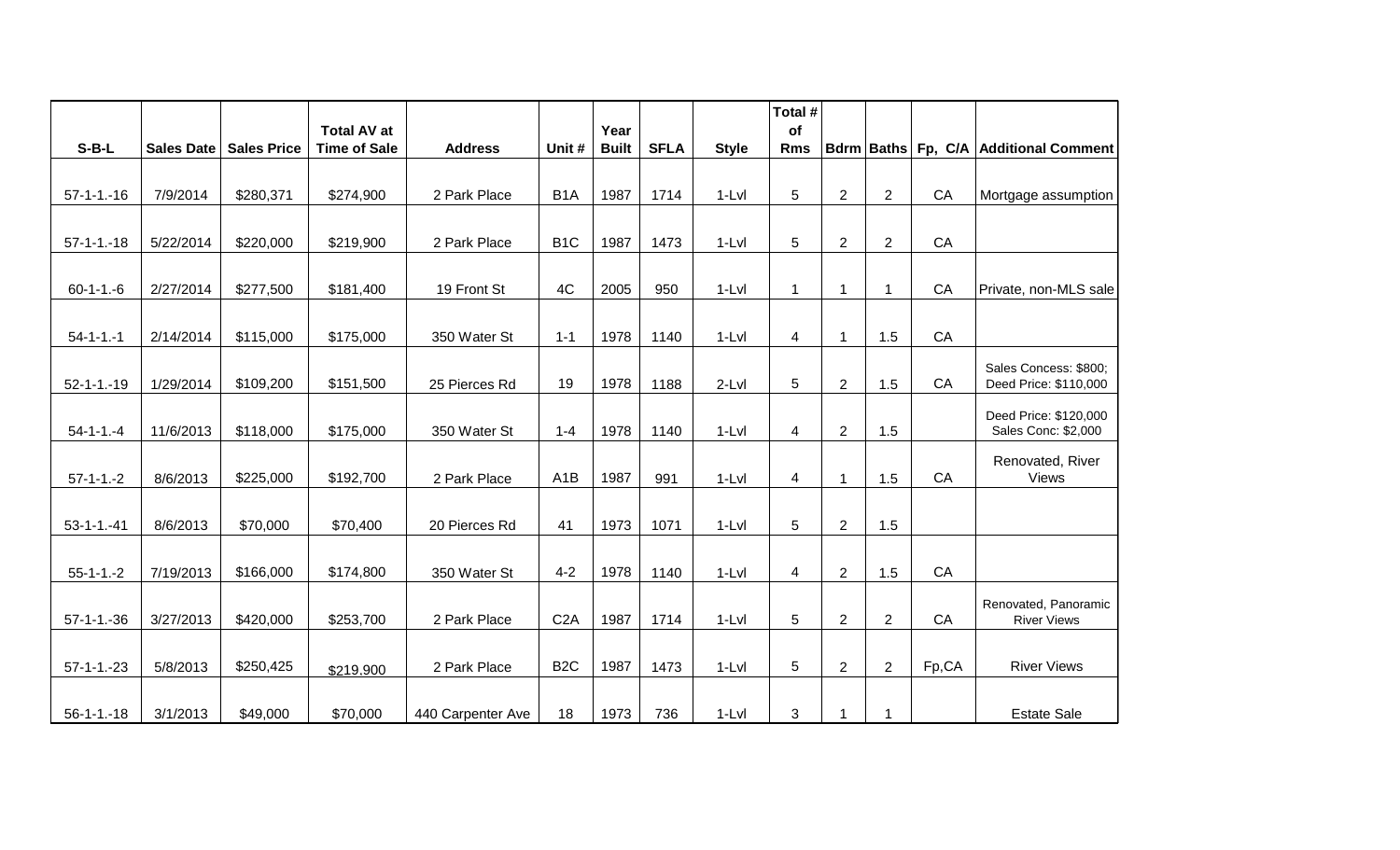|                   |            |                    |                                           |                |                  |                      |             |              | Total #          |                |                |         |                                       |
|-------------------|------------|--------------------|-------------------------------------------|----------------|------------------|----------------------|-------------|--------------|------------------|----------------|----------------|---------|---------------------------------------|
| $S-B-L$           | Sales Date | <b>Sales Price</b> | <b>Total AV at</b><br><b>Time of Sale</b> | <b>Address</b> | Unit #           | Year<br><b>Built</b> | <b>SFLA</b> | <b>Style</b> | of<br><b>Rms</b> |                |                |         | Bdrm Baths Fp, C/A Additional Comment |
|                   |            |                    |                                           |                |                  |                      |             |              |                  |                |                |         |                                       |
| $54 - 1 - 1 - 30$ | 2/19/2013  | \$127,500          | \$184,200                                 | 350 Water St   | $2 - 15$         | 1978                 | 1140        | $1-Lvl$      | 4                | $\overline{c}$ | 1.5            | CA      |                                       |
|                   |            |                    |                                           |                |                  |                      |             |              |                  |                |                |         |                                       |
| $54.1 - 1 - 18$   | 1/24/2013  | \$136,000          | \$184,600                                 | 350 Water St   | $2 - 3$          | 1978                 | 1360        | $2-Lvl$      | 5                | $\overline{2}$ | 1.5            | CA      | <b>Estate Sale</b>                    |
|                   |            |                    |                                           |                |                  |                      |             |              |                  |                |                |         |                                       |
| $54 - 1 - 1 - 15$ | 12/7/2012  | \$160,000          | \$184,200                                 | 350 Water St   | $1 - 15$         | 1978                 | 1140        | $1-Lvl$      | 4                | $\overline{2}$ | 1.5            | CA      |                                       |
|                   |            |                    |                                           |                |                  |                      |             |              |                  |                |                |         |                                       |
| $56 - 1 - 1 - 41$ | 12/6/2012  | \$82,500           | \$90,000                                  | 424 Carpenter  | $424 - 18$       | 1973                 | 1058        | $1-Lvl$      | $\overline{4}$   | $\overline{2}$ | $\overline{2}$ |         |                                       |
|                   |            |                    |                                           |                |                  |                      |             |              |                  |                |                |         |                                       |
| $57-1-1.-27$      | 7/27/2012  | \$210,000          | \$202,800                                 | 2 Park PI      | B <sub>3</sub> B | 1987                 | 991         | $1-Lvl$      | 4                | $\mathbf{1}$   | 1.5            | C/A     | <b>River Views</b>                    |
| $55 - 1 - 1 - 10$ | 7/16/2012  | \$130,000          | \$184,000                                 | 350 Water St   | $4 - 10$         | 1978                 | 1140        | $1-Lvl$      | $\overline{4}$   | $\overline{2}$ | 1.5            | Fp, C/A | <b>Estate Sale</b>                    |
|                   |            |                    |                                           |                |                  |                      |             |              |                  |                |                |         |                                       |
| $53 - 1 - 1 - 42$ | 7/12/2012  | \$62,000           | \$94,300                                  | 20 Pierces Rd  | 42               | 1973                 | 1071        | $1-Lvl$      | 5                | $\overline{2}$ | 1.5            |         | <b>Estate Sale</b>                    |
|                   |            |                    |                                           |                |                  |                      |             |              |                  |                |                |         |                                       |
| $55 - 1 - 1 - 11$ | 7/2/2012   | \$159,000          | \$195,900                                 | 350 Water St   | $4 - 11$         | 1978                 | 1336        | $2-Lvl$      | 5                | $\mathbf{2}$   | 1.5            | C/A     |                                       |
|                   |            |                    |                                           |                |                  |                      |             |              |                  |                |                |         |                                       |
| $53 - 1 - 1 - 9$  | 6/20/2012  | \$102,500          | \$94,300                                  | 20 Pierces Rd  | 9                | 1973                 | 1071        | $1-Lvl$      | $\overline{5}$   | $\overline{2}$ | 1.5            |         |                                       |
|                   |            |                    |                                           |                |                  |                      |             |              |                  |                |                |         |                                       |
| $53 - 1 - 1 - 36$ | 5/25/2012  | \$90,000           | \$94,300                                  | 20 Pierces Rd  | 36               | 1973                 | 1071        | $1-Lvl$      | $\sqrt{5}$       | $\overline{2}$ | 1.5            |         | Short Sale per MLS                    |
|                   |            |                    |                                           |                |                  |                      |             |              |                  |                |                |         |                                       |
| $54 - 1 - 1 - 21$ | 4/4/2012   | \$132,500          | \$192,300                                 | 350 Water St   | $2 - 6$          | 1978                 | 1360        | $2-Lvl$      | $\overline{4}$   | $\overline{2}$ | 1.5            | C/A     |                                       |
| $53 - 1 - 1 - 27$ | 3/30/2012  | \$71,000           | \$72,800                                  | 20 Pierces Rd  | 27               | 1973                 | 827         | $1-Lvl$      | $\overline{4}$   | $\mathbf{1}$   | $\mathbf{1}$   |         |                                       |